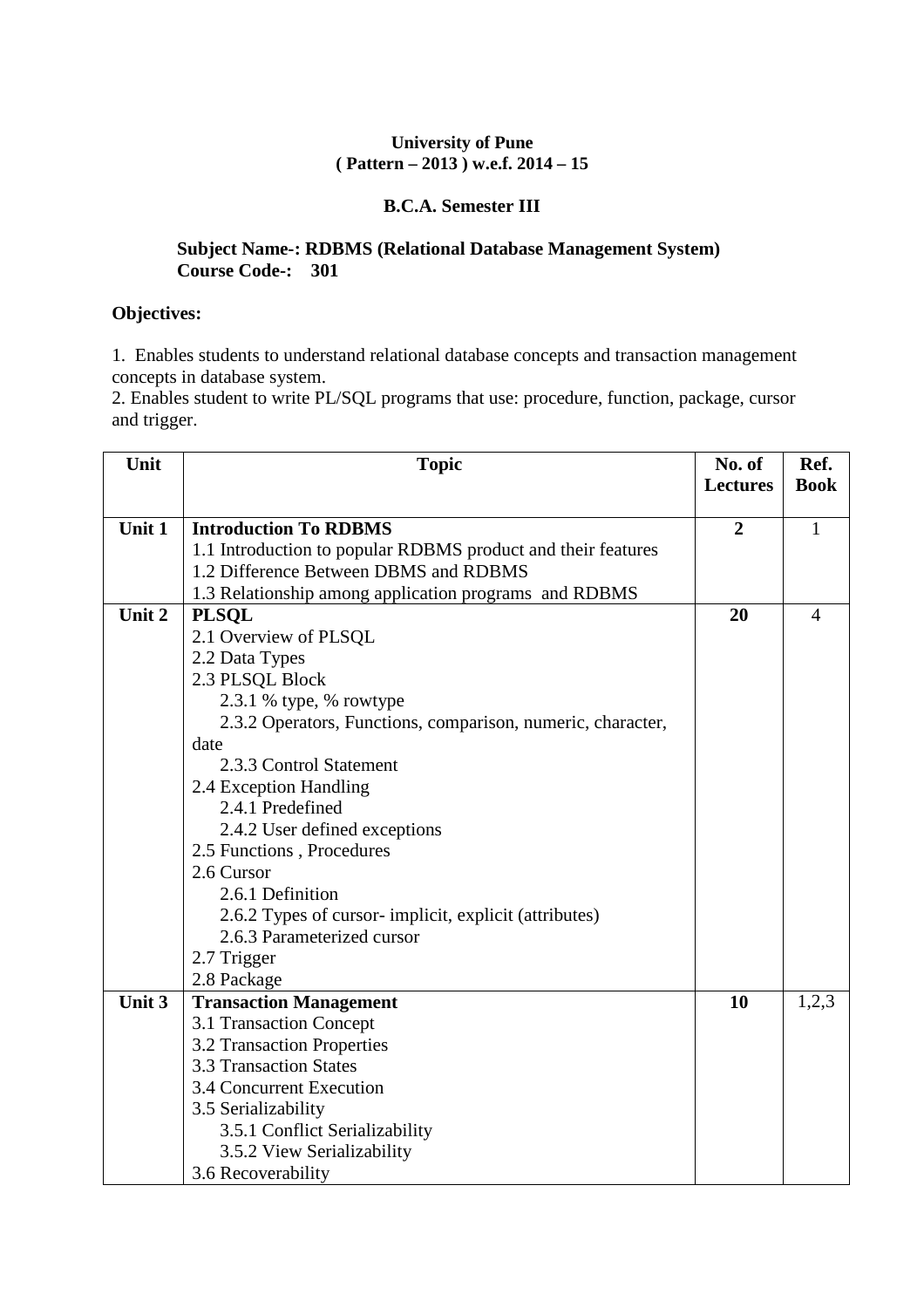|        | 3.6.1 Recoverable Schedule               |    |       |
|--------|------------------------------------------|----|-------|
|        | 3.6.2 Cascadless Schedule                |    |       |
| Unit 4 | <b>Concurrency Control</b>               | 8  | 1,2,3 |
|        | 4.1 Lock Based Protocol                  |    |       |
|        | 4.1.1 Locks                              |    |       |
|        | 4.1.2 Granting of Locks                  |    |       |
|        | 4.1.3 Two Phase Locking Protocol         |    |       |
|        | 4.2 Timestamp Based Protocol             |    |       |
|        | 4.2.1 Timestamp                          |    |       |
|        | 4.2.2 Timestamp ordering protocol        |    |       |
|        | 4.2.3 Thomas's Write Rule                |    |       |
|        | 4.3 Validation Based Protocol            |    |       |
|        | 4.4 Deadlock Handling                    |    |       |
|        | 4.4.1 Deadlock Prevention                |    |       |
|        | 4.4.2 Deadlock Detection                 |    |       |
|        | 4.4.3 Deadlock Recovery                  |    |       |
| Unit 5 | <b>Recovery System</b>                   | 8  | 1,2,3 |
|        | 5.1 Failure Classification               |    |       |
|        | 5.1.1 Transaction Failure                |    |       |
|        | 5.1.2 System Crash                       |    |       |
|        | 5.1.3 Disk Failure                       |    |       |
|        | 5.2 Storage Structures                   |    |       |
|        | 5.2.1 Storage Types                      |    |       |
|        | 5.2.2 Data Access                        |    |       |
|        | 5.3 Recovery & Atomicity                 |    |       |
|        | 5.3.1 Log based Recovery                 |    |       |
|        | 5.3.2 Deferred Database Modification     |    |       |
|        | 5.3.3 Immediate Database Modification    |    |       |
|        | 5.3.4 Checkpoints                        |    |       |
|        | 5.4 Recovery with Concurrent Transaction |    |       |
|        | 5.4.1 Transaction Rollback               |    |       |
|        | 5.4.2 Restart Recovery                   |    |       |
|        | 5.5 Remote Backup System                 |    |       |
|        | <b>Total No. of Lectures</b>             | 48 |       |

- 1) Database System Concepts 5th Edition Silberschatz, Korth, Sudershan.
- 2) Database Management System Bipin Desai
- 3) An Introduction to Database Systems Eighth Edition C. J.Date, A.Kannan,
	- S.Swamynathan
- 4) SQL/PLSQL the programming language of oracle Ivan Bayross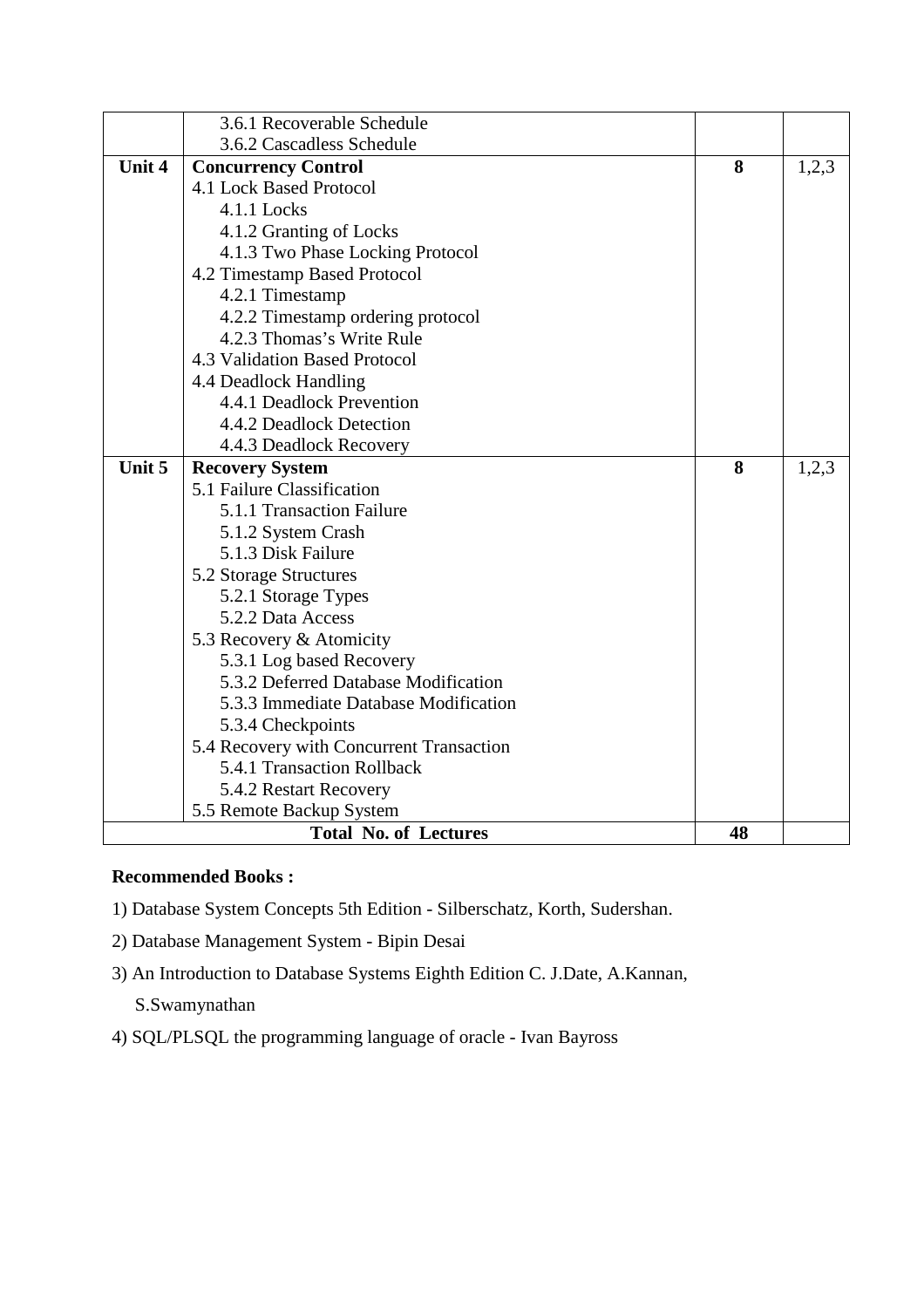### **B.C.A. Semester III**

# **Subject Name -: Data Structure Using C**

#### **Course Code -:302**

### **Objective:-**

- 1. To understand different methods of organising large amounts of data
- 2. To efficiently implement different data structure
- 3. To efficiently implement solution for different problems
- 4. To get more knowledge on C programming language

| Unit   | <b>Topic</b>                                            | No. of           | Reference    |
|--------|---------------------------------------------------------|------------------|--------------|
|        |                                                         | <b>Lectures</b>  | <b>Books</b> |
| Unit 1 | <b>Basic Concept and Introduction to Data Structure</b> | 9                | 1,2          |
|        | 1.1 Pointers and dynamic memory allocation              |                  |              |
|        | 1.2 Algorithm-Definition and characteristics            |                  |              |
|        | 1.3 Algorithm Analysis                                  |                  |              |
|        | -Space Complexity                                       |                  |              |
|        | -Time Complexity                                        |                  |              |
|        | -Asymptotic Notation                                    |                  |              |
|        | <b>Introduction to Data structure</b>                   |                  |              |
|        | 1.5 Types of Data structure                             |                  |              |
|        | 1.6 Abstract Data Types (ADT)                           |                  |              |
|        | <b>Introduction to Arrays and Structure</b>             |                  |              |
|        | 1.7 Types of array and Representation of array          |                  |              |
|        | 1.8 Polynomial                                          |                  |              |
|        | - Polynomial Representation                             |                  |              |
|        | - Evaluation of Polynomial                              |                  |              |
|        | - Addition of Polynomial                                |                  |              |
|        | 1.9 Self Referential Structure                          |                  |              |
| Unit 2 | <b>Searching and Sorting Techniques</b>                 | $\boldsymbol{9}$ | 1,2,3        |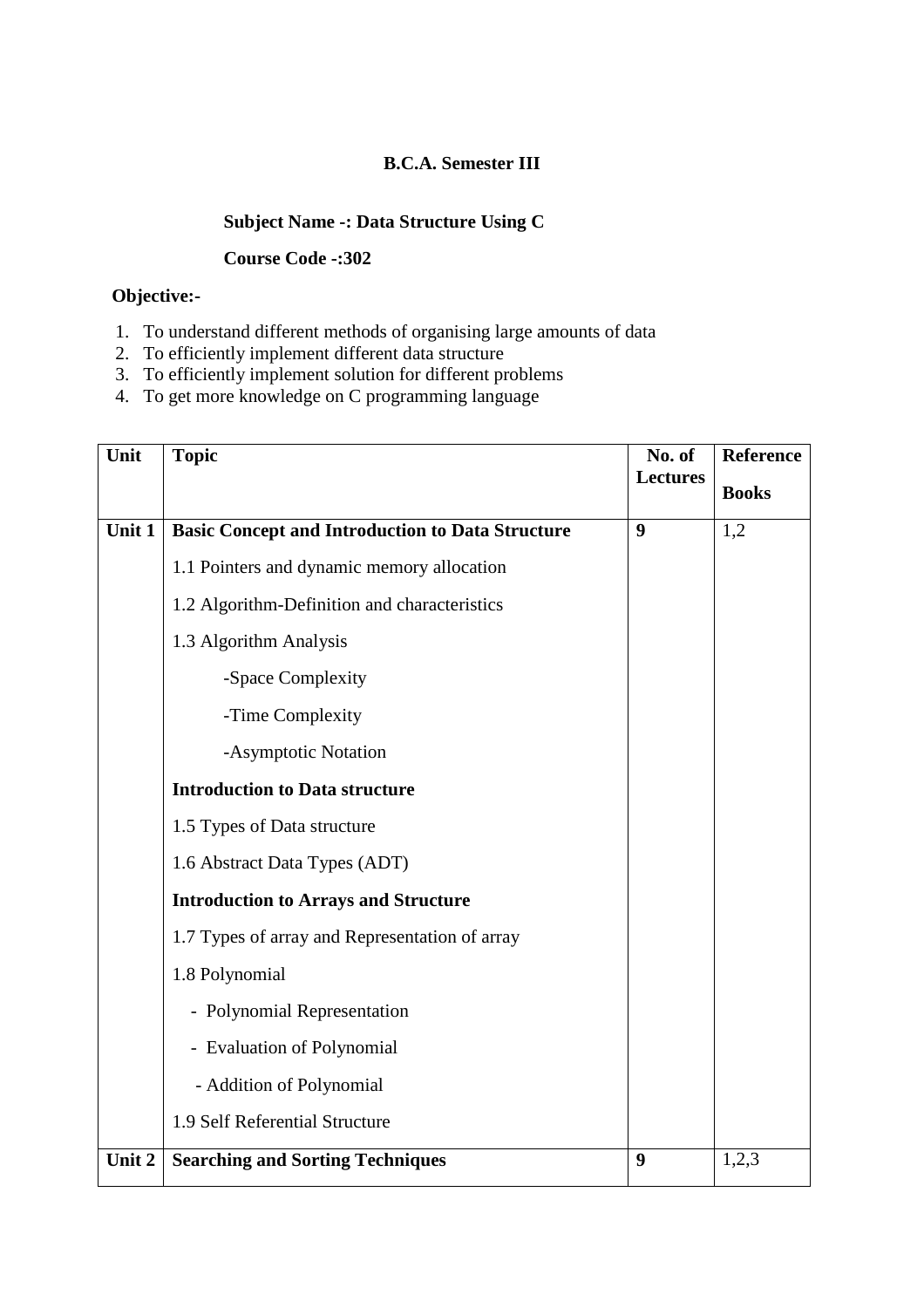|        | 2.1 Linear Search                                   |    |       |
|--------|-----------------------------------------------------|----|-------|
|        | 2.2 Binary Search (Recursive, Non-Recursive)        |    |       |
|        | 2.3 Bubble Sort                                     |    |       |
|        | 2.4 Insertion Sort                                  |    |       |
|        | 2.5 Selection Sort                                  |    |       |
|        | 2.6 Quick Sort                                      |    |       |
|        | 2.7 Heap Sort (No Implementation)                   |    |       |
|        | 2.8 Merge Sort                                      |    |       |
|        | 2.9 Analysis of all Sorting Techniques              |    |       |
| Unit 3 | <b>Linked List</b>                                  | 10 | 1,3   |
|        | 3.1 Introduction                                    |    |       |
|        | 3.2 Static & Dynamic Representation                 |    |       |
|        | 3.3 Types of linked List                            |    |       |
|        | - Singly Linked list(All type of operation)         |    |       |
|        | - Doubly Linked list (Create, Display)              |    |       |
|        | - Circularly Singly Linked list (Create, Display)   |    |       |
|        | 3.4 Circularly Doubly Linked list (Create, Display) |    |       |
| Unit 4 | <b>Stack and Queue</b>                              | 9  | 1,2,3 |
|        | 4.1 Introduction stack                              |    |       |
|        | 4.2 Static and Dynamic Representation               |    |       |
|        | 4.3 Primitive Operations on stack                   |    |       |
|        | 4.4 Application of Stack                            |    |       |
|        | 4.5 Evaluation of postfix and prefix expression     |    |       |
|        | 4.6 Conversion of expressions- Infix to prefix $\&$ |    |       |
|        | Infix to postfix                                    |    |       |
|        | Queue                                               |    |       |
|        | 4.7 Introduction queue                              |    |       |
|        | 4.8 Static and Dynamic Representation               |    |       |
|        | 4.9 Primitive Operations on Queue                   |    |       |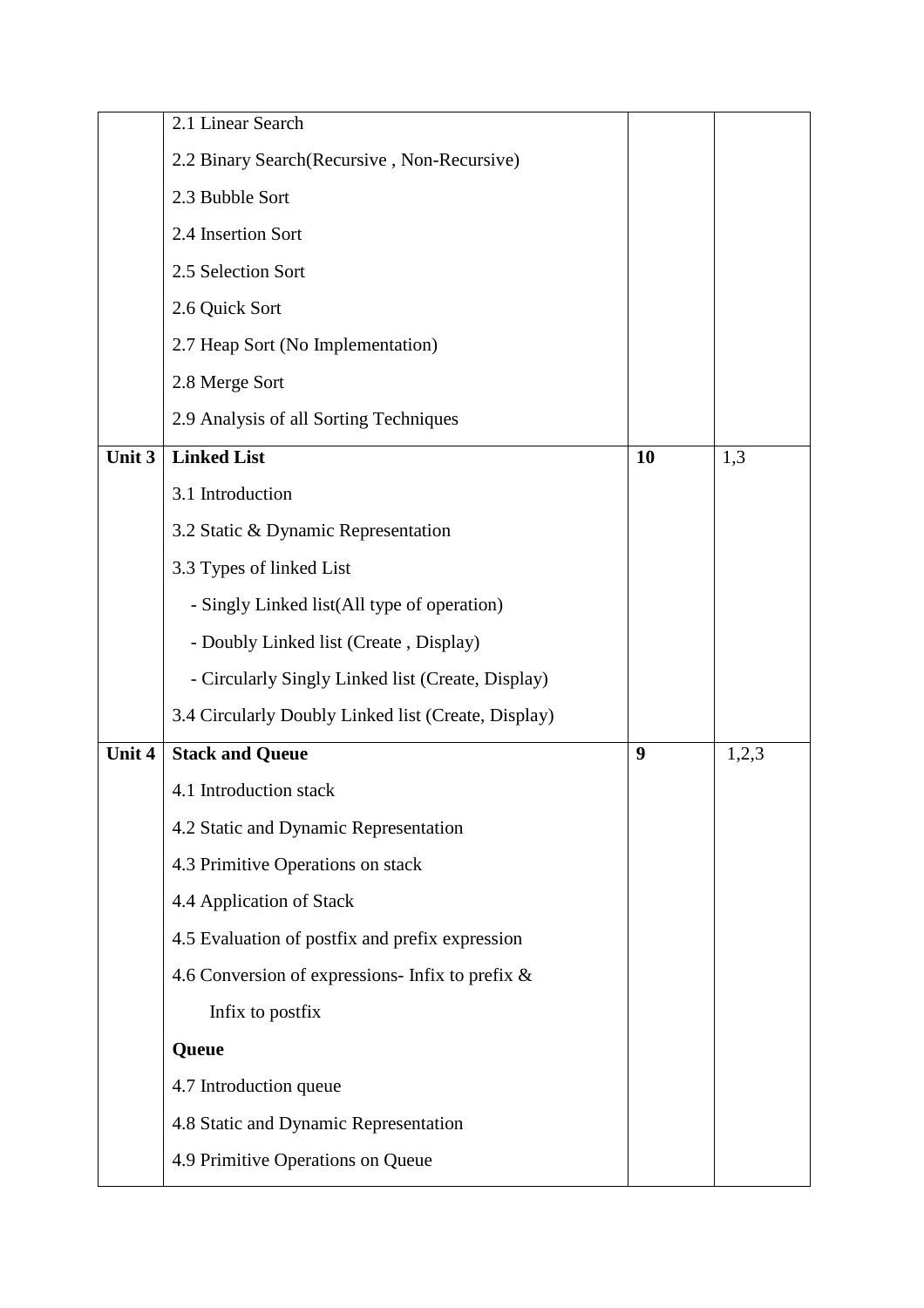|        | 4.10 Application of Queue                            |                         |       |
|--------|------------------------------------------------------|-------------------------|-------|
|        | 4.11 Type of Queue                                   |                         |       |
|        | Circular Queue                                       |                         |       |
|        | De Queue                                             |                         |       |
|        | Priority Queue                                       |                         |       |
| Unit 5 | <b>Trees</b>                                         | $\overline{7}$          | 1,2   |
|        | 5.1 Introduction & Definitions                       |                         |       |
|        | 5.2 Terminology                                      |                         |       |
|        | 5.3Static and Dynamic Representation                 |                         |       |
|        | 5.4 Types of tree                                    |                         |       |
|        | 5.5 Operations on Binary Tree & Binary Search Tree   |                         |       |
|        | 5.6 Tree Traversal                                   |                         |       |
|        | Inorder, Preorder, Postorder (Recursive & Iterative) |                         |       |
|        | 5.7.AVL Tree                                         |                         |       |
| Unit 6 | <b>Graphs</b>                                        | $\overline{\mathbf{4}}$ | 1,2,3 |
|        | 6.1Representation                                    |                         |       |
|        | -Adjacency Matrix                                    |                         |       |
|        | -List                                                |                         |       |
|        | 6.2 In degree, out degree of graph                   |                         |       |
|        | 6.3 Graph operation                                  |                         |       |
|        | DFS, BFS                                             |                         |       |
|        | 6.4 Spanning Tree                                    |                         |       |
|        | <b>Total No. of Lectures</b>                         | 48                      |       |

1. Fundamentals of data structures – Ellis Horowitz and Sartaj Sahni

2. Data Structure Using C - Radhakrishanan and Shrivastav.

3. Data Structure Using C and C++ - Rajesh K. Shukla ,Wiley -India

4. Data Structures Files and Algorithms – Abhay K. Abhyankar

5. Data Structures and Algorithms – Alfred V. Aho, John E. Hopcroft, Jeffrey D. Ullman (PearsonEducation)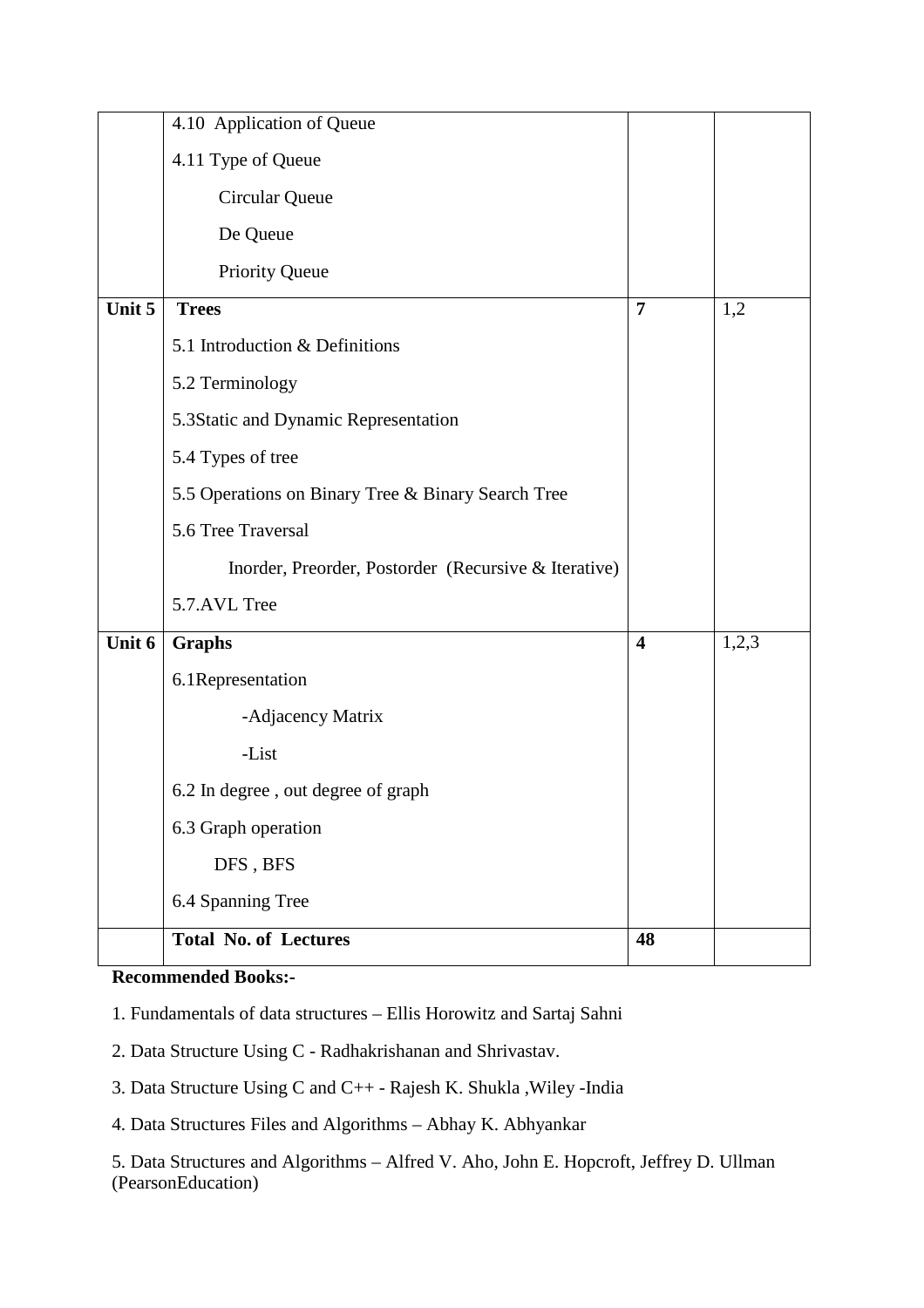### **B.C.A.Semester III**

### **Subject Name -: Introduction to Operating System Course Code -: 303**

# **Objective -:**

- 1. To know system programming
- 2. To know services provided by operating system
- 3. To know the Scheduling concepts

| Unit   | <b>Topic</b>                                               | No. of | Reference    |
|--------|------------------------------------------------------------|--------|--------------|
|        |                                                            | Lect.  | <b>Books</b> |
| Unit 1 | <b>Introduction to Operating System</b>                    | 02     | Book $1,2$   |
|        | 1.1 What is operating system                               |        |              |
|        | 1.2 Computer system architecture                           |        |              |
|        | 1.3 Services provided by OS                                |        |              |
|        | 1.4 Types of OS                                            |        |              |
|        |                                                            |        |              |
| Unit 2 | <b>System Structure</b>                                    | 02     | Book 2       |
|        | 2.1 User operating system Interface                        |        |              |
|        | 2.2 System Calls                                           |        |              |
|        | 2.3 Process or job control                                 |        |              |
|        | 2.4 Device Management                                      |        |              |
|        | 2.5 File Management                                        |        |              |
|        | 2.6 System Program                                         |        |              |
|        | 2.7 Operating System Structure                             |        |              |
|        |                                                            |        |              |
| Unit 3 | <b>Process Management</b>                                  | 03     | Book 2       |
|        | 3.1 What is Process                                        |        |              |
|        | 3.2 Process State                                          |        |              |
|        | 3.3 Process Control Block                                  |        |              |
|        | 3.4 Context Switch                                         |        |              |
|        | 3.5 Operation on Process                                   |        |              |
|        | <b>Process Creation</b>                                    |        |              |
|        | <b>Process Termination</b>                                 |        |              |
| Unit 4 | <b>CPU Scheduling</b>                                      | 08     | Book 2       |
|        | 4.1 What is scheduling                                     |        |              |
|        | 4.2 Scheduling Concepts                                    |        |              |
|        | 4.2.1 CPU- I/O Burst Cycle                                 |        |              |
|        | 4.2.2 CPU Scheduler                                        |        |              |
|        | 4.2.3 Preemptive and Non-preemptive scheduling             |        |              |
|        | 4.2.4 Dispatcher                                           |        |              |
|        | 4.3 Scheduling criteria (Terminologies used in scheduling) |        |              |
|        | 4.4 Scheduling Algorithms                                  |        |              |
|        | 4.4.1 FCFS                                                 |        |              |
|        | 4.4.2 SJF (Preemptive & non-preemptive)                    |        |              |
|        | 4.4.3 Priority Scheduling (Preemptive & Non-               |        |              |
|        | preemptive)                                                |        |              |
|        | 4.4.4 Round Robin Scheduling                               |        |              |
|        | 4.5 Multilevel Queues                                      |        |              |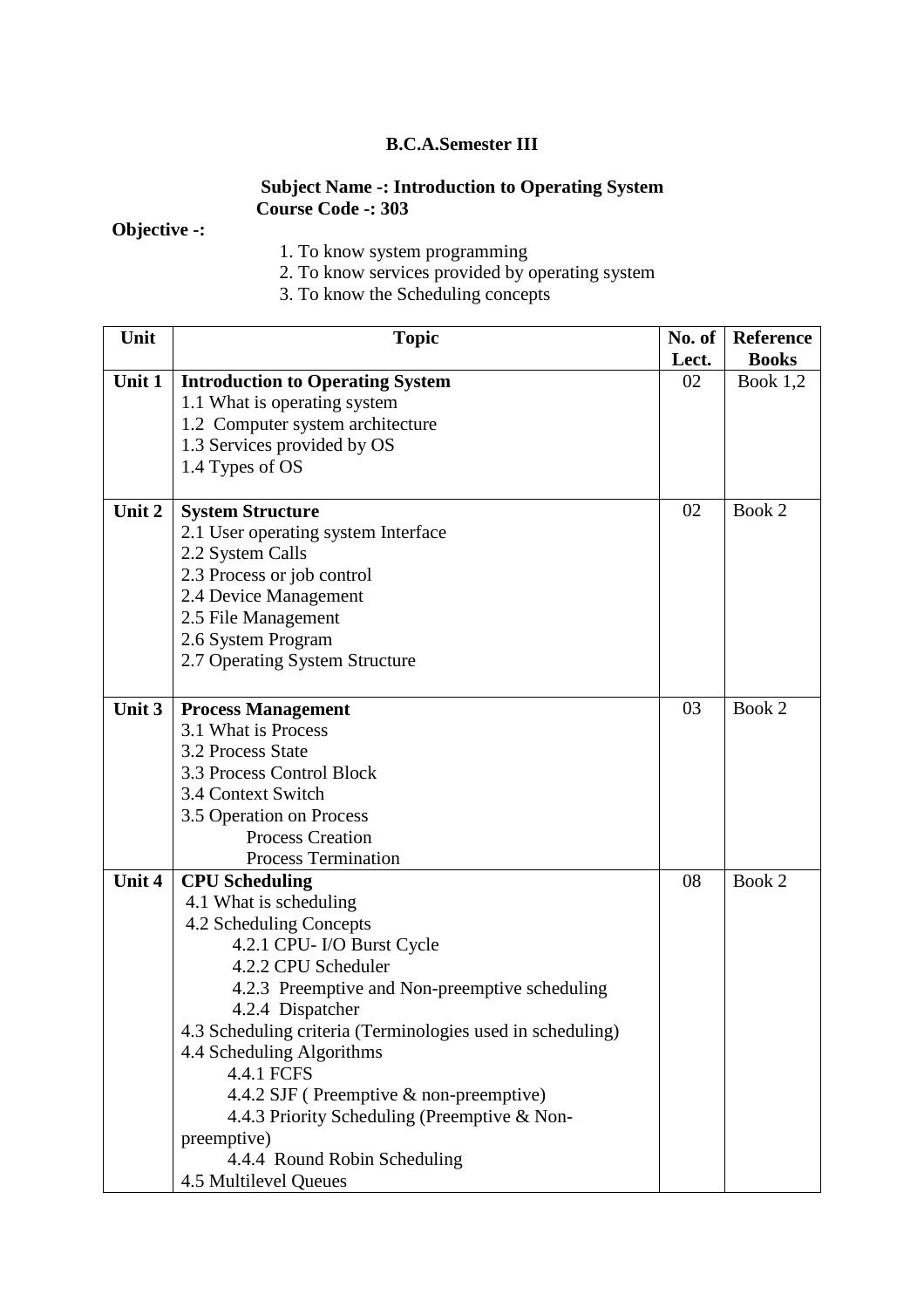|        | 4.6 Multilevel Feedback queues            |    |        |
|--------|-------------------------------------------|----|--------|
| Unit 5 | <b>Process Synchronization</b>            | 06 | Book 2 |
|        | 5.1 Introduction                          |    |        |
|        | 5.2 Critical section problem              |    |        |
|        | 5.3 Semaphores                            |    |        |
|        | 5.3.1 Concept                             |    |        |
|        | 5.3.2 Implementation                      |    |        |
|        | 5.3.3 Deadlock & Starvation               |    |        |
|        | 5.3.4 Binary Semaphores                   |    |        |
|        | 5.4 Critical Sections                     |    |        |
|        | 5.5 Classical Problems of synchronization |    |        |
|        | 5.6 Bounded buffer problem                |    |        |
|        | 5.7 Readers & writers problem             |    |        |
|        | 5.8 Dining Philosophers problem           |    |        |
|        |                                           |    |        |
| Unit 6 | <b>Deadlock</b>                           | 07 | Book 2 |
|        | 6.1 Introduction                          |    |        |
|        | 6.2 Deadlock Characterization             |    |        |
|        | 6.3 Necessary Condition                   |    |        |
|        | 6.4 Resource allocation graph             |    |        |
|        | 6.5 Deadlock Prevention                   |    |        |
|        | 6.6 Deadlock Avoidance                    |    |        |
|        | Safe State                                |    |        |
|        | Resource allocation graph algorithm       |    |        |
|        | Bankers algorithm                         |    |        |
|        | 6.7 Deadlock Detection                    |    |        |
|        | 6.8 Recovery from deadlock                |    |        |
|        | <b>Process Termination</b>                |    |        |
|        | <b>Resource Preemption</b>                |    |        |
|        |                                           |    |        |
| Unit 7 | <b>Memory Management</b>                  | 08 | Book 2 |
|        | 7.1 Introduction to memory management     |    |        |
|        | 7.2 Address Binding                       |    |        |
|        | 7.3 Dynamic Loading                       |    |        |
|        | 7.4 Dynamic Linking                       |    |        |
|        | 7.5 Overlays                              |    |        |
|        | 7.6 Logical vs. physical addresses        |    |        |
|        | 7.7 Swapping                              |    |        |
|        | 7.8 Contiguous memory allocation          |    |        |
|        | 7.8.1 Single Partition Allocation         |    |        |
|        | 7.8.2 Multiple Partition Allocation       |    |        |
|        | 7.8.3 External and Internal Fragmentation |    |        |
|        | 7.9 Paging                                |    |        |
|        | 7.10 Segmentation                         |    |        |
|        | 7.11 Segmentation with paging             |    |        |
|        | 7.12 Virtual memory                       |    |        |
|        | 7.13 Demand paging                        |    |        |
|        | 7.14 Page replacement algorithms          |    |        |
|        | <b>FIFO</b>                               |    |        |
|        | <b>MRU</b>                                |    |        |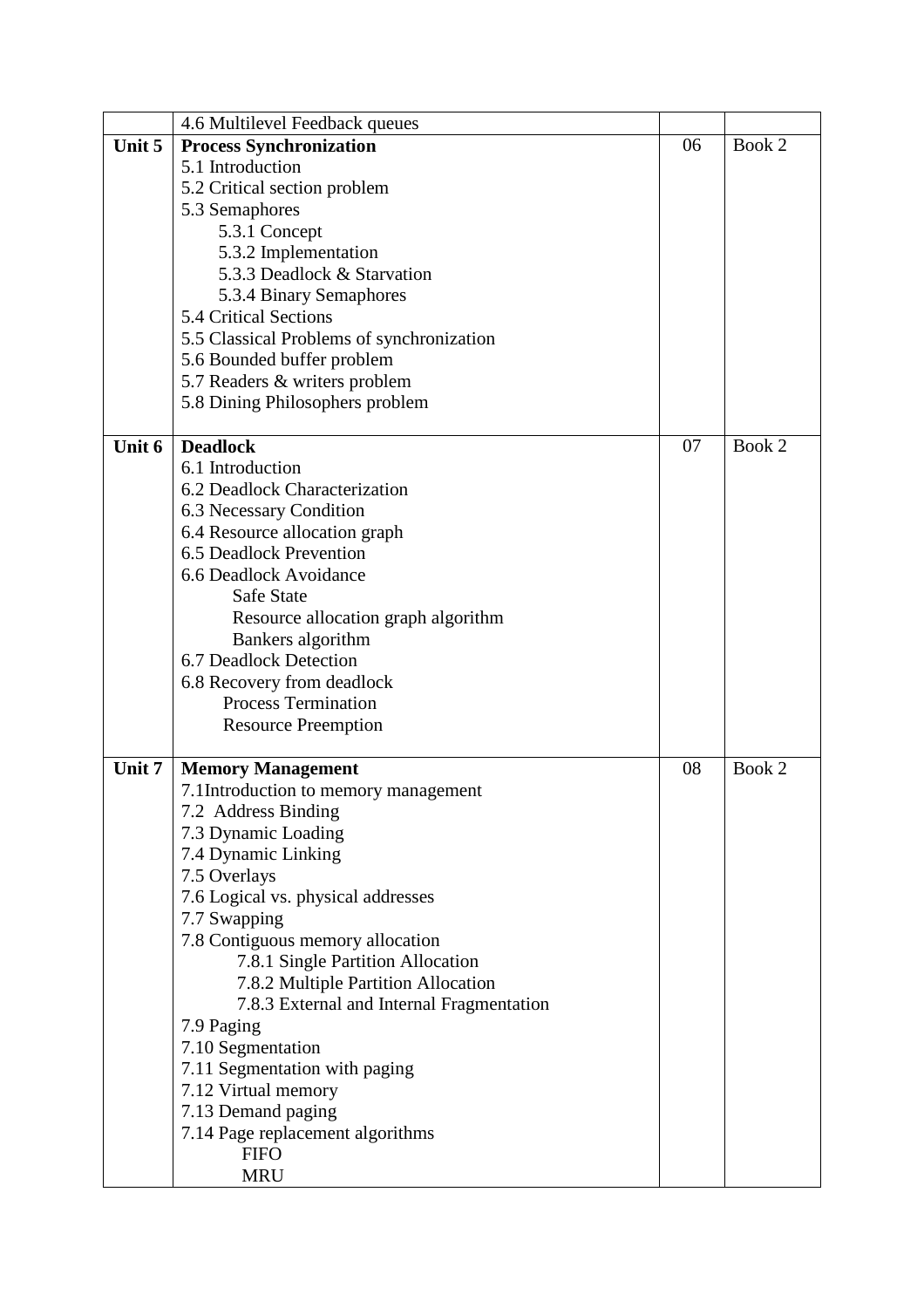|        | <b>Total No. of Lectures</b>                        | 48 |        |
|--------|-----------------------------------------------------|----|--------|
|        | C-Look                                              |    |        |
|        | C-SCAN                                              |    |        |
|        | <b>SCAN</b>                                         |    |        |
|        | Shortest Seek time first                            |    |        |
|        | <b>FCFS</b>                                         |    |        |
|        | 9.5 Disk Scheduling                                 |    |        |
|        | 9.4 Kernel I/O Subsystem                            |    |        |
|        | 9.3 Application of I/O Interface                    |    |        |
|        | 9.2 I/O Hardware                                    |    |        |
|        | I/O System<br>9.1 Introduction                      |    |        |
| Unit 9 |                                                     | 05 | Book 2 |
|        | Counting                                            |    |        |
|        | Grouping                                            |    |        |
|        | Linked List                                         |    |        |
|        | <b>Bit Vector</b>                                   |    |        |
|        | 8.4 Free Space Management                           |    |        |
|        | <b>Indexed Allocation</b>                           |    |        |
|        | <b>Linked Allocation</b>                            |    |        |
|        | Contiguous allocation                               |    |        |
|        | Allocation methods                                  |    |        |
|        | 8.3 File structure                                  |    |        |
|        | Direct access                                       |    |        |
|        | Sequential access                                   |    |        |
|        | Operations on files)<br>8.2 Access methods          |    |        |
|        | 8.1 Introduction & File concepts (file attributes,  |    |        |
| Unit 8 | <b>File System</b>                                  | 07 | Book 2 |
|        |                                                     |    |        |
|        | Optimal replacement                                 |    |        |
|        | Second Chance algorithm                             |    |        |
|        | <b>LFU</b>                                          |    |        |
|        | <b>MFU</b>                                          |    |        |
|        | <b>LRU</b><br>LRU approximation using reference bit |    |        |
|        |                                                     |    |        |

1. System Programming and Operating System – D. M. Dhamdhere

2. Operating System Concepts – Silberschatz, Galvin, Gagne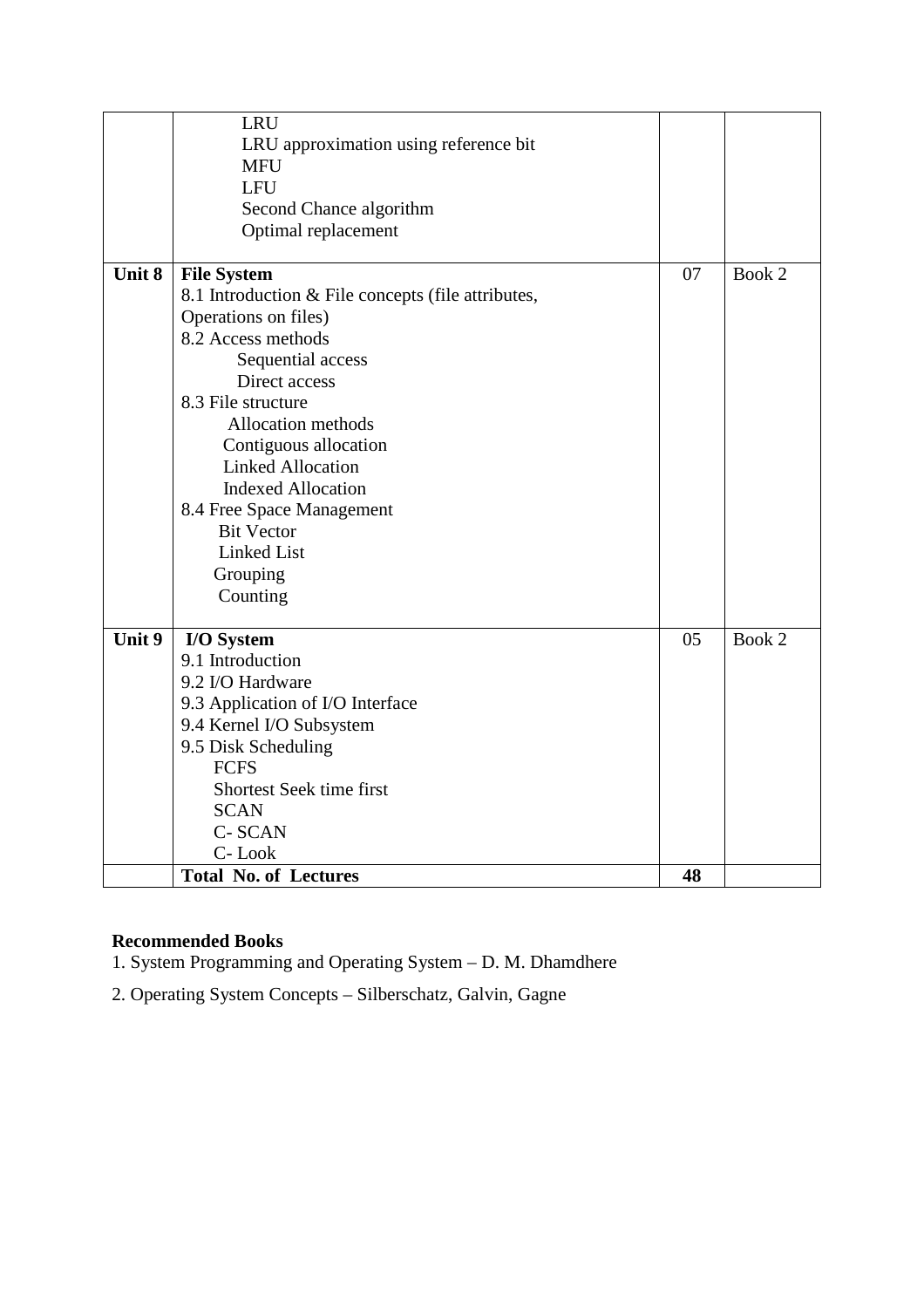## **BCA Semester-III Subject Name: - Business Mathematics Course Code: - 304**

| <b>Unit No</b> | <b>Topic</b>                                                                                                                                                                                                                                                                                                                                                                                                                                                                                                                              | No of           |
|----------------|-------------------------------------------------------------------------------------------------------------------------------------------------------------------------------------------------------------------------------------------------------------------------------------------------------------------------------------------------------------------------------------------------------------------------------------------------------------------------------------------------------------------------------------------|-----------------|
|                |                                                                                                                                                                                                                                                                                                                                                                                                                                                                                                                                           | <b>Lectures</b> |
| Unit 1         | Ratio, Proportion and PercentageRatio- Definition, Continued<br>Ratio, Inverse Ratio, Proportion, Continued Proportion, Direct<br>Proportion, Inverse Proportion, Variation, Inverse Variation, Joint<br>Variation, Percentage-Meaning and Computations of Percentages.                                                                                                                                                                                                                                                                   | 08              |
| Unit 2         | Profit And LossTerms and Formulae, Trade discount, Cash discount,<br>Problems involving cost price, Selling Price, Trade discount and Cash<br>Discount. Introduction to Commission and brokerage, Problems on<br>Commission and brokerage.                                                                                                                                                                                                                                                                                                | 08              |
| Unit 3         | <b>Interest</b> Simple Interest, Compound interest (reducing balance &<br>Flat Interest rate of interest), Equated Monthly Installments(EMI),<br>Problems                                                                                                                                                                                                                                                                                                                                                                                 | 06              |
| Unit 4         | Matrices And Determinants (upto order 3 only )Multivariable data,<br>Definition of a Matrix, Types of Matrices, Algebra of Matrices,<br>Determinants, Ad joint of a Matrix, Inverse of a Matrix via ad joint<br>Matrix, Homogeneous System of Linear equations, Condition for<br>Uniqueness for the homogeneous system, Solution of Non-<br>homogeneous System of Linear equations (not more than three<br>variables). Condition for existence and uniqueness of solution,<br>Solution using inverse of the coefficient matrix, Problems. | 14              |
| Unit 5         | Linear Programming problem (L.P.P.) Meaning of LPP,<br>Formulation of LPP, and solution by graphical methods.                                                                                                                                                                                                                                                                                                                                                                                                                             | 04              |
| Unit 6         | Transportation problem (T.P.)Statement and meaning of T.P.<br>methods of finding initial basic feasible solution by North West<br>corner Rule, Matrix Minimum method and Vogel's approximation<br>method. Simple numerical problems (concept of degeneracy is not<br>expected).                                                                                                                                                                                                                                                           | 08              |
|                | <b>Total no of lectures</b>                                                                                                                                                                                                                                                                                                                                                                                                                                                                                                               | 48              |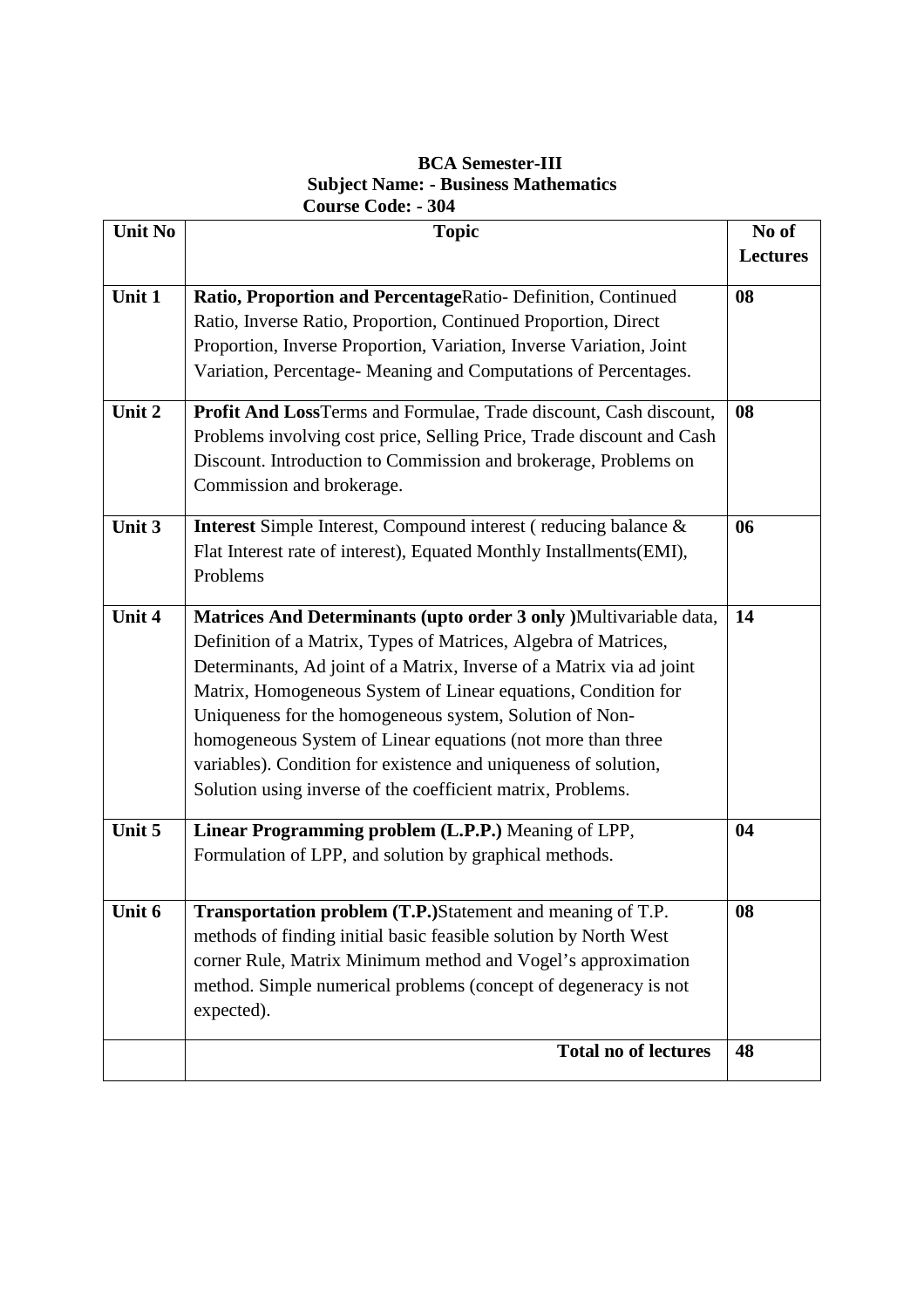## **Reference Books:**

1) Business Mathematics by Dr. Amarnath Dikshit & Dr. Jinendra Kumar Jain.

- 2) Business Mathematics by V. K. Kapoor Sultan chand & sons, Delhi
- 3) Business Mathematics by Bari New Literature publishing company,
- Mumbai
- 4) Operations Research by Dr. S. D. Sharma Sultan Chand & Sons.
- 5) Operations Research by Dr. J. K. Sharma Sultan Chand & Sons.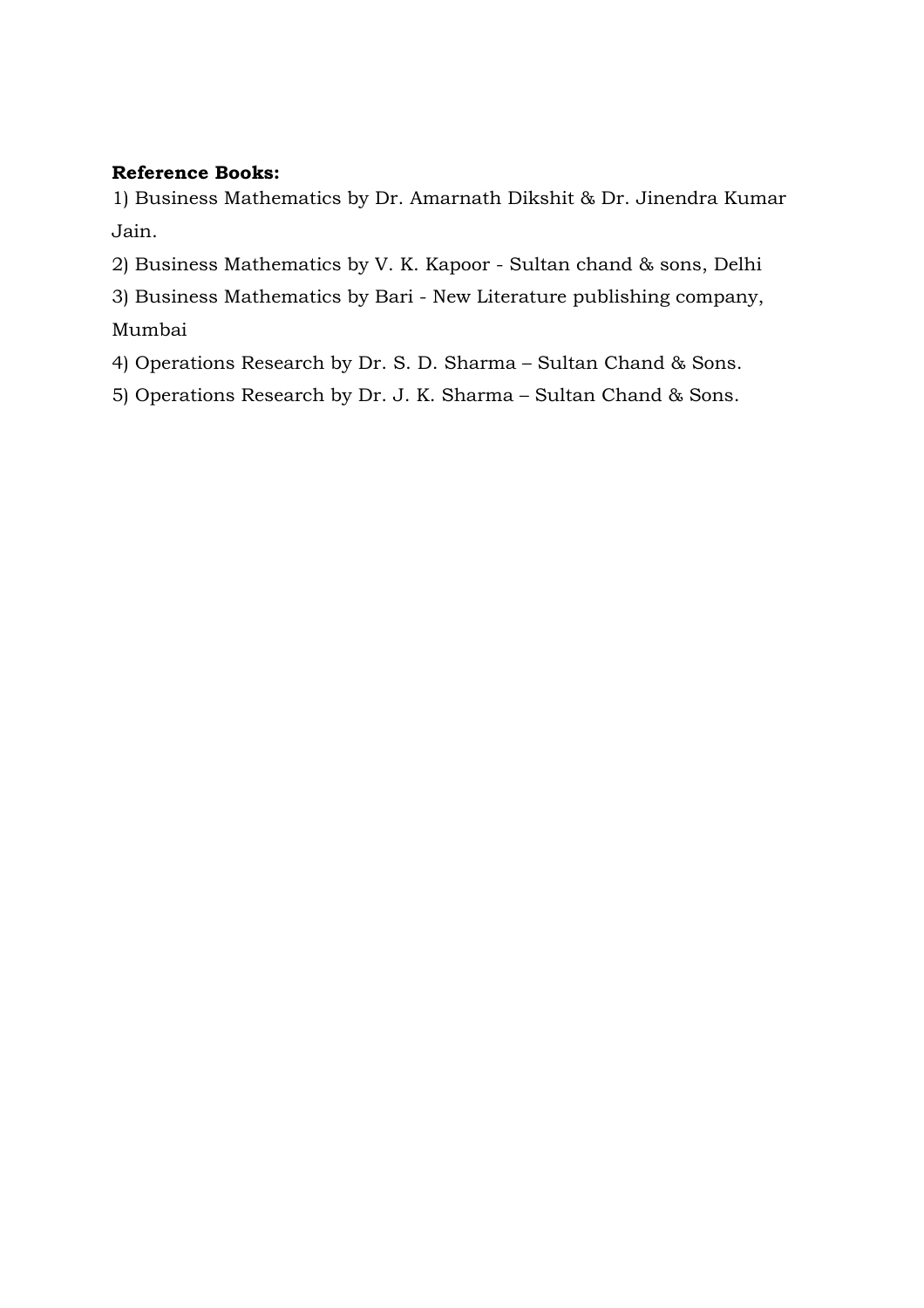### **B.C.A. Semester III**

#### **Subject Name-: Software Engineering Course Code-: 305**

**Course Objective:** This course enables students to understand system concepts and its application in Software development.

| Unit             | Name of the Topic                                                                                                                                                                                                                                                                                                                                                                                                                                                                                                                                             | Number of | <b>Reference Book</b> |
|------------------|---------------------------------------------------------------------------------------------------------------------------------------------------------------------------------------------------------------------------------------------------------------------------------------------------------------------------------------------------------------------------------------------------------------------------------------------------------------------------------------------------------------------------------------------------------------|-----------|-----------------------|
|                  |                                                                                                                                                                                                                                                                                                                                                                                                                                                                                                                                                               | lecturer  |                       |
| Unit 1           | <b>Introduction to System Concepts</b>                                                                                                                                                                                                                                                                                                                                                                                                                                                                                                                        | 6         | Book1                 |
|                  | 1.1 Definition, Elements of System                                                                                                                                                                                                                                                                                                                                                                                                                                                                                                                            |           |                       |
|                  | 1.2 Characteristics of System                                                                                                                                                                                                                                                                                                                                                                                                                                                                                                                                 |           |                       |
|                  | 1.3 Types of System                                                                                                                                                                                                                                                                                                                                                                                                                                                                                                                                           |           |                       |
|                  | 1.4 System Concepts                                                                                                                                                                                                                                                                                                                                                                                                                                                                                                                                           |           |                       |
|                  |                                                                                                                                                                                                                                                                                                                                                                                                                                                                                                                                                               |           |                       |
| Unit 2           | <b>Requirement Analysis</b>                                                                                                                                                                                                                                                                                                                                                                                                                                                                                                                                   | 8         | Book1                 |
|                  | 2.1 Definition of System Analysis                                                                                                                                                                                                                                                                                                                                                                                                                                                                                                                             |           |                       |
|                  | 2.2 Requirement Anticipation                                                                                                                                                                                                                                                                                                                                                                                                                                                                                                                                  |           |                       |
|                  | 2.3 Knowledge and Qualities of System Analyst                                                                                                                                                                                                                                                                                                                                                                                                                                                                                                                 |           |                       |
|                  | 2.4 Role of a System Analyst                                                                                                                                                                                                                                                                                                                                                                                                                                                                                                                                  |           |                       |
|                  | 2.5 Feasibility Study And It's Types                                                                                                                                                                                                                                                                                                                                                                                                                                                                                                                          |           |                       |
|                  | 2.6 Fact Gathering Techniques                                                                                                                                                                                                                                                                                                                                                                                                                                                                                                                                 |           |                       |
|                  | 2.7 SRS(System Requirement Specification)                                                                                                                                                                                                                                                                                                                                                                                                                                                                                                                     |           |                       |
|                  |                                                                                                                                                                                                                                                                                                                                                                                                                                                                                                                                                               |           |                       |
| Unit 3           | <b>Introduction to Software Engineering</b>                                                                                                                                                                                                                                                                                                                                                                                                                                                                                                                   | 6         | Book2                 |
|                  | 3.1 Definition Need for software Engineering                                                                                                                                                                                                                                                                                                                                                                                                                                                                                                                  |           |                       |
|                  | 3.2 Software Characteristics                                                                                                                                                                                                                                                                                                                                                                                                                                                                                                                                  |           |                       |
|                  |                                                                                                                                                                                                                                                                                                                                                                                                                                                                                                                                                               |           |                       |
|                  |                                                                                                                                                                                                                                                                                                                                                                                                                                                                                                                                                               |           |                       |
|                  |                                                                                                                                                                                                                                                                                                                                                                                                                                                                                                                                                               |           |                       |
|                  |                                                                                                                                                                                                                                                                                                                                                                                                                                                                                                                                                               |           |                       |
|                  |                                                                                                                                                                                                                                                                                                                                                                                                                                                                                                                                                               |           |                       |
|                  |                                                                                                                                                                                                                                                                                                                                                                                                                                                                                                                                                               |           |                       |
|                  |                                                                                                                                                                                                                                                                                                                                                                                                                                                                                                                                                               |           |                       |
|                  |                                                                                                                                                                                                                                                                                                                                                                                                                                                                                                                                                               |           |                       |
|                  |                                                                                                                                                                                                                                                                                                                                                                                                                                                                                                                                                               |           |                       |
|                  |                                                                                                                                                                                                                                                                                                                                                                                                                                                                                                                                                               |           |                       |
|                  |                                                                                                                                                                                                                                                                                                                                                                                                                                                                                                                                                               |           |                       |
|                  |                                                                                                                                                                                                                                                                                                                                                                                                                                                                                                                                                               |           |                       |
|                  |                                                                                                                                                                                                                                                                                                                                                                                                                                                                                                                                                               |           |                       |
|                  |                                                                                                                                                                                                                                                                                                                                                                                                                                                                                                                                                               |           |                       |
|                  |                                                                                                                                                                                                                                                                                                                                                                                                                                                                                                                                                               |           |                       |
|                  |                                                                                                                                                                                                                                                                                                                                                                                                                                                                                                                                                               |           |                       |
|                  |                                                                                                                                                                                                                                                                                                                                                                                                                                                                                                                                                               |           |                       |
| Unit 4<br>Unit 5 | 3.3 Software Qualities (McCall's Quality<br>Factors<br><b>Software Development Methodologies</b><br>4.1 SDLC (System Development Life Cycle)<br>4.2 Waterfall Model<br>4.3 Spiral Model<br>4.4 Prototyping Model<br><b>4.5 RAD MODEL</b><br><b>Analysis and Design Tools</b><br>5.1 Entity-Relationship Diagrams<br>5.2 Decision Tree and Decision Table<br>5.3 Data Flow Diagrams (DFD)<br>5.4 Data Dictionary<br>5.4.1 Elements of DD<br>5.4.2 Advantage of DD<br>5.5 Pseudo code<br>5.6 Input And Output Design<br>5.7 CASE STUDIES (Based on Above Topic) | 6<br>10   | Book2<br>Book1, Book2 |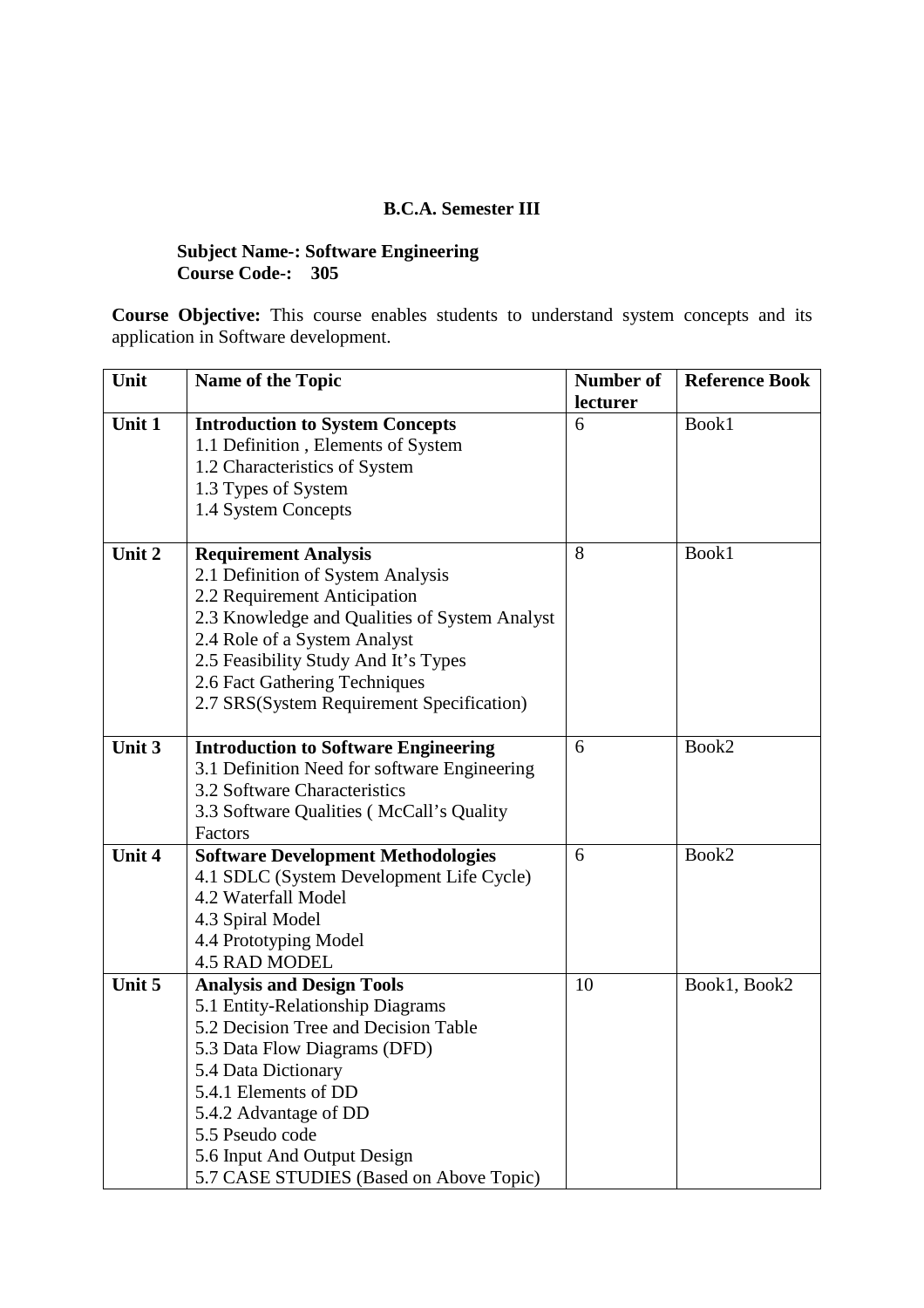| Unit 6 | <b>Structured System Design</b>           | 6  | Book1 and |
|--------|-------------------------------------------|----|-----------|
|        | 6.1 Modules Concepts and Types of Modules |    | Book2     |
|        | 6.2 Structured Chart                      |    |           |
|        | 6.3 Qualities of Good Design              |    |           |
|        | 6.3.1 Coupling, Types of Coupling         |    |           |
|        | 6.3.2 Cohesion, Types of Cohesion         |    |           |
|        |                                           |    |           |
| Unit 7 | <b>Software Testing</b>                   | 6  | Book1 and |
|        | 7.1 Definition, Test characteristics      |    | Book2     |
|        | 7.2 Types of testing                      |    |           |
|        | 7.2.1 Black-Box Testing                   |    |           |
|        | 7.2.2 White-Box Testing                   |    |           |
|        | 7.2.3 Unit testing                        |    |           |
|        | 7.2.4 Integration testing                 |    |           |
|        | 7.3 Validation                            |    |           |
|        | 7.4 Verification                          |    |           |
|        |                                           |    |           |
|        | <b>Total No. of Lectures</b>              | 48 |           |

- 1) Software Engineering Roger s. Pressman.
- 2) SADSE (System Analysis Design) Prof. Khalkar and Prof. Parthasarathy.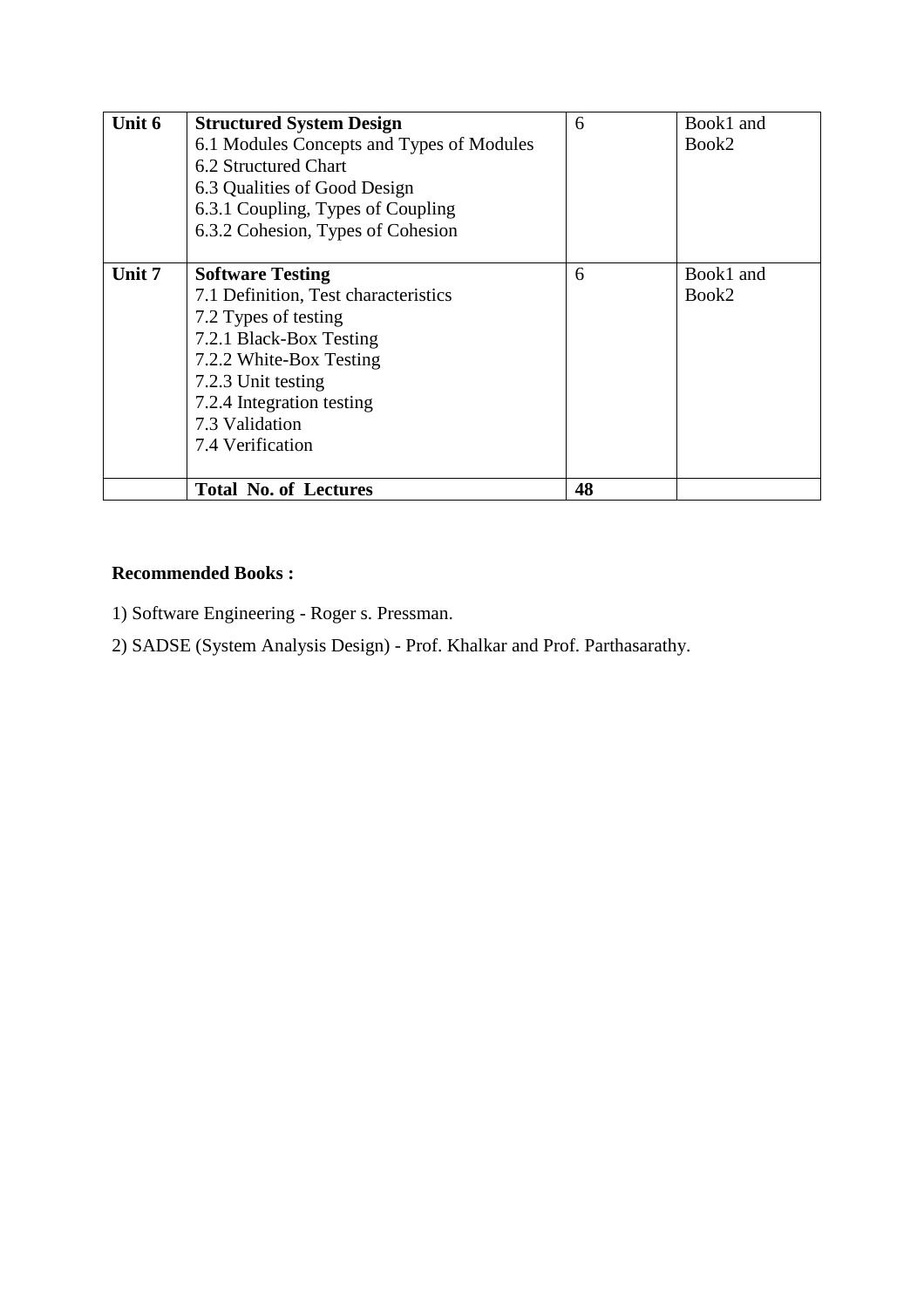#### **B.C.A. Semester IV Subject Name-: Object Oriented Programming Using C++ Course Code-: 401**

#### **Objectives:**

1. Acquire an understanding of basic object-oriented concepts and the issues involved in effective class design.

2. Enables student to write C++ programs that use: object-oriented concepts such as information hiding, constructors, destructors, inheritance.

| Unit   | <b>Topic</b>                                                          | No. of          | Ref.        |
|--------|-----------------------------------------------------------------------|-----------------|-------------|
|        |                                                                       | <b>Lectures</b> | <b>Book</b> |
|        |                                                                       |                 |             |
| Unit 1 | Introduction to C++                                                   | $\overline{2}$  | 1           |
|        | 1.1 Basic concepts of OOP, benefits, applications of OOP              |                 |             |
|        | 1.2 A simple $C_{++}$ program                                         |                 |             |
|        | 1.3 Structure of $C_{++}$ program                                     |                 |             |
| Unit 2 | 1.4 Creating a source file, compiling and Linking                     | 3               |             |
|        | <b>Tokens, Expressions and Control structures</b><br>2.1 Introduction |                 | 1,2,3       |
|        | 2.2 Tokens, keywords, Identifiers and constants                       |                 |             |
|        | 2.3 Data types - Basic, User defined and Derived                      |                 |             |
|        | 2.4 Symbolic constant                                                 |                 |             |
|        | 2.5 Type Compatibility                                                |                 |             |
|        | 2.6 Variables - Declaration and Dynamic initialization                |                 |             |
|        | 2.7 Reference variable                                                |                 |             |
|        | 2.8 Operators in $C++$                                                |                 |             |
|        | 2.8.1 Scope resolution operator                                       |                 |             |
|        | 2.8.2. Member Referencing operators                                   |                 |             |
|        | 2.8.3Memory management operators                                      |                 |             |
|        | 2.8.4 Manipulators                                                    |                 |             |
|        | 2.8.5 Type cast operators                                             |                 |             |
|        | 2.9 Expression and their types                                        |                 |             |
|        | 2.10 Special Assignment Expressions                                   |                 |             |
|        | 2.11 Implicit conversions                                             |                 |             |
|        | 2.12 Operator overloading introduction                                |                 |             |
|        | 2.13 Operator precedence                                              |                 |             |
|        | 2.14 Control structures – if-else, do-while, for, switch              |                 |             |
| Unit 3 | <b>Functions in C++</b>                                               | 5               | 1,2,3       |
|        | 3.1 Introduction                                                      |                 |             |
|        | 3.2 The main function                                                 |                 |             |
|        | 3.3 Function prototyping                                              |                 |             |
|        | 3.4 Call by reference                                                 |                 |             |
|        | 3.5 Return by reference                                               |                 |             |
|        | 3.6 Inline function - Making an outside function Inline               |                 |             |
|        | 3.7 Arguments - default, constant                                     |                 |             |
|        | 3.8 Math library functions                                            |                 |             |
|        |                                                                       |                 |             |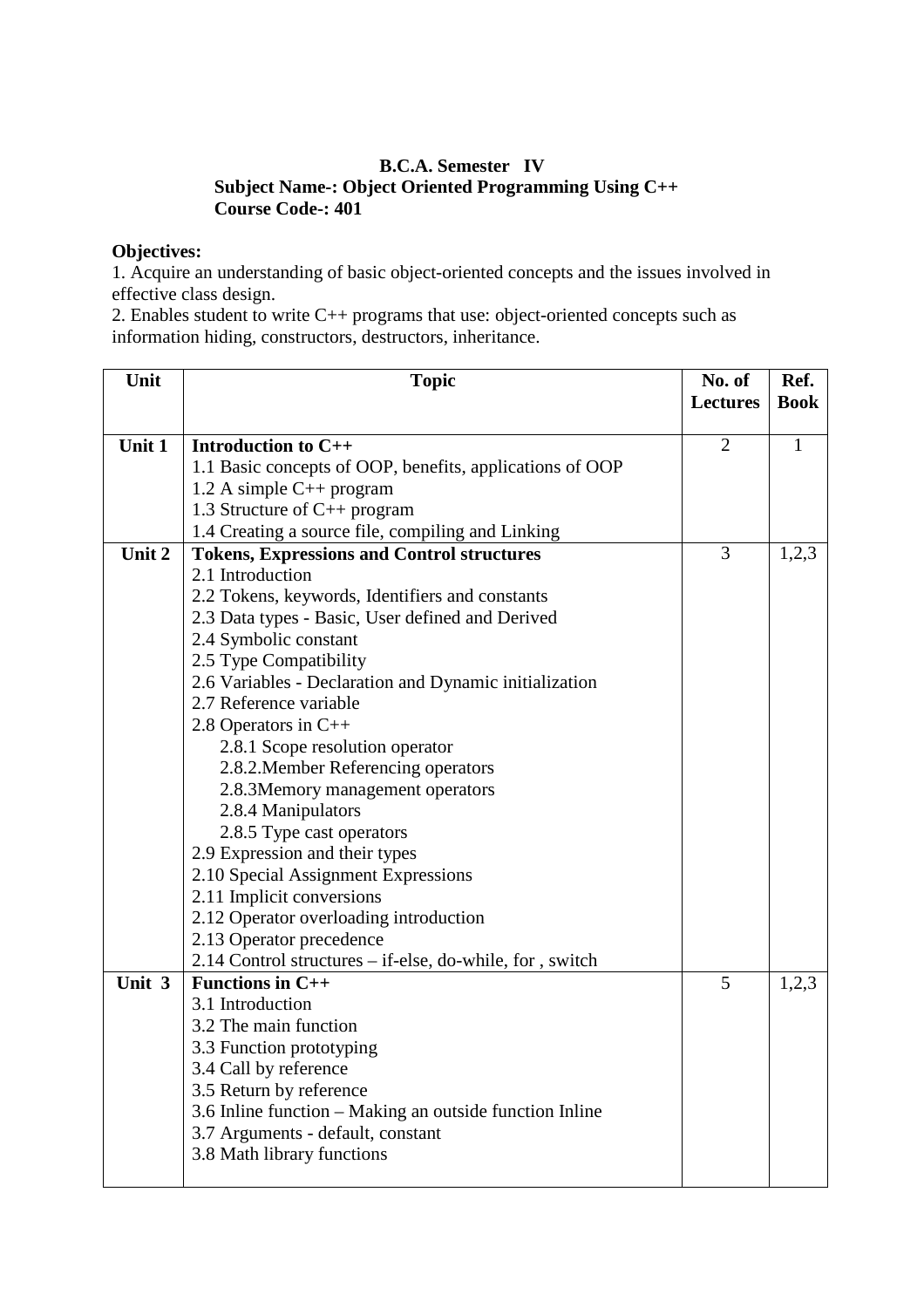| Unit 4 | <b>Classes and Objects</b>                                  | 10 | 1,2 |
|--------|-------------------------------------------------------------|----|-----|
|        | 4.1 Introduction                                            |    |     |
|        | 4.2 Creating a class and objects                            |    |     |
|        | 4.3 Defining member functions inside and outside class      |    |     |
|        | definition                                                  |    |     |
|        | 4.4 Nesting of member functions                             |    |     |
|        | 4.5 Private member functions                                |    |     |
|        | 4.6 Arrays within a class                                   |    |     |
|        | 4.7 Memory allocation of objects                            |    |     |
|        | 4.8 Static data members and static member functions         |    |     |
|        | 4.9 Array of objects                                        |    |     |
|        | 4.10 Objects as function arguments                          |    |     |
|        | 4.11 Friend functions                                       |    |     |
|        | 4.12 Returning objects                                      |    |     |
|        | 4.13 Constructors                                           |    |     |
|        | 4.14 Types of constructor                                   |    |     |
|        | 4.15 Destructors                                            |    |     |
| Unit 5 | <b>Inheritance</b>                                          | 9  | 1,2 |
|        | 5.1 Introduction                                            |    |     |
|        | 5.2 Base class and derived class examples                   |    |     |
|        | 5.3 Types of Inheritance                                    |    |     |
|        | 5.4 Virtual base class                                      |    |     |
|        | 5.5 Abstract class                                          |    |     |
|        | 5.6 Constructors in derived class                           |    |     |
| Unit 6 | Polymorphism                                                | 8  | 1,2 |
|        | 6.1 Compile Time Polymorphism                               |    |     |
|        | 6.1.1 Function overloading                                  |    |     |
|        | 6.1.2 Operator Overloading Introduction                     |    |     |
|        | 6.1.3 Overloading unary and binary operator                 |    |     |
|        | 6.1.4 Overloading using friend function                     |    |     |
|        | 6.1.5 Overloading insertion and extraction operators        |    |     |
|        | 6.1.6 String manipulation using operator overloading        |    |     |
|        | 6.2 Runtime Polymorphism                                    |    |     |
|        | 6.2.1 this Pointer, pointers to objects, pointer to derived |    |     |
|        | classes                                                     |    |     |
|        | 6.2.2 Virtual functions and pure virtual functions          |    |     |
| Unit 7 | <b>Managing console I/O operations</b>                      | 3  | 1,2 |
|        | 7.1 Introduction                                            |    |     |
|        | 7.2 $C++$ streams and $C++$ stream classes                  |    |     |
|        | 7.3 Unformatted I/O operations                              |    |     |
|        | 7.4 Formatted console I/O operations                        |    |     |
|        | 7.5 Managing output with manipulators                       |    |     |
| Unit 8 | <b>Working with Files</b>                                   | 5  | 1   |
|        | 8.1 Classes for File Stream operations                      |    |     |
|        | 8.2 File operations - Opening, Closing and updating         |    |     |
|        | 8.3 Error handling during File operations                   |    |     |
|        | 8.4 Command Line arguments                                  |    |     |
| Unit 9 | <b>Templates</b>                                            | 3  | 1   |
|        | 9.1 Introduction                                            |    |     |
|        | 9.2 Class Templates                                         |    |     |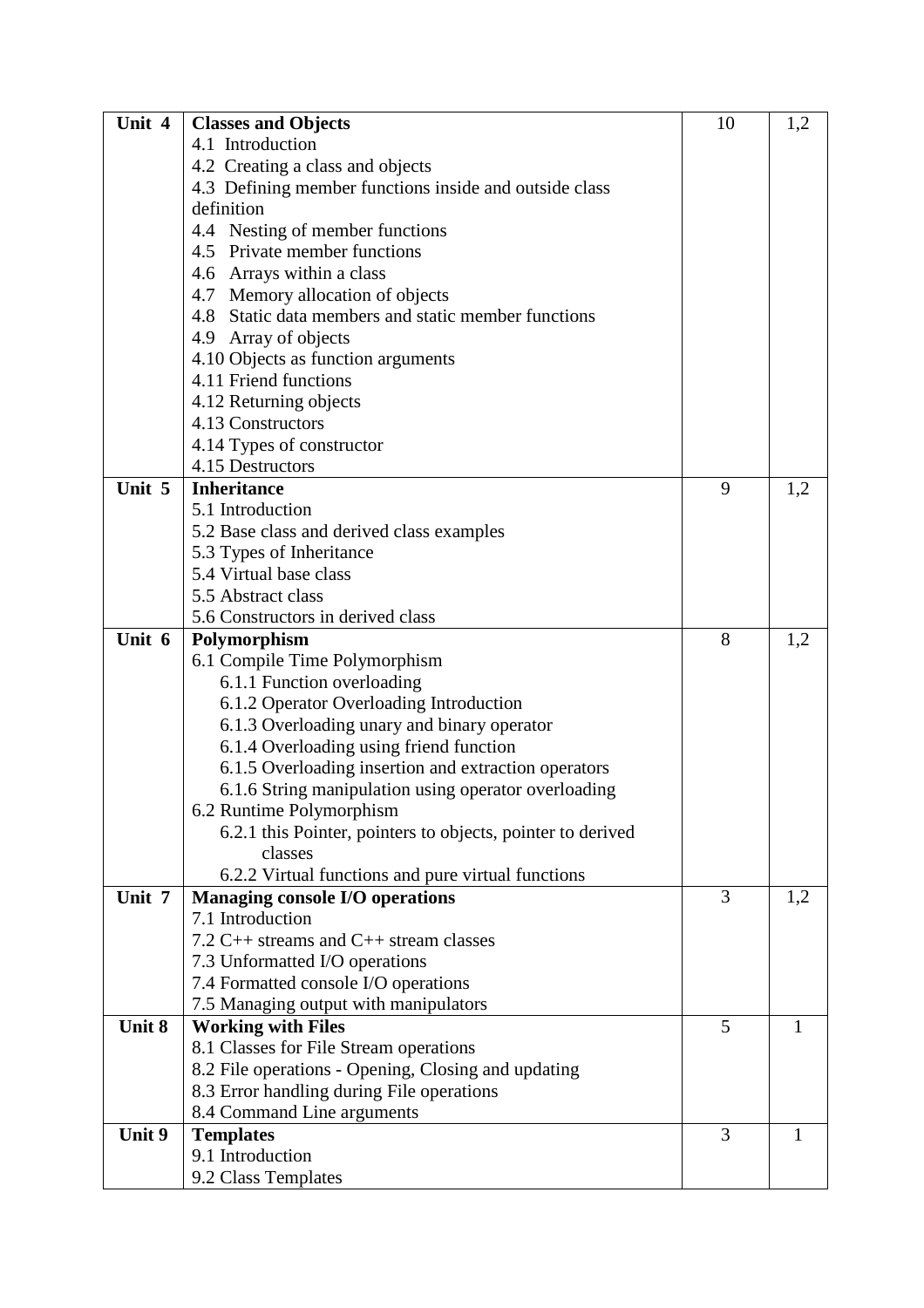| 9.3 Function Templates                |  |
|---------------------------------------|--|
| 9.4 Exception Handling (Introduction) |  |
| <b>Total No. of Lectures</b>          |  |

- 1) Object oriented programming with C++ by E Balagurusamy
- 2) Object Oriented Programming with C++ by Robert Lafore
- 3) Object Oriented Programming in C++ by Dr. G. T. Thampi, Dr. S. S. Mantha, DreamTech Press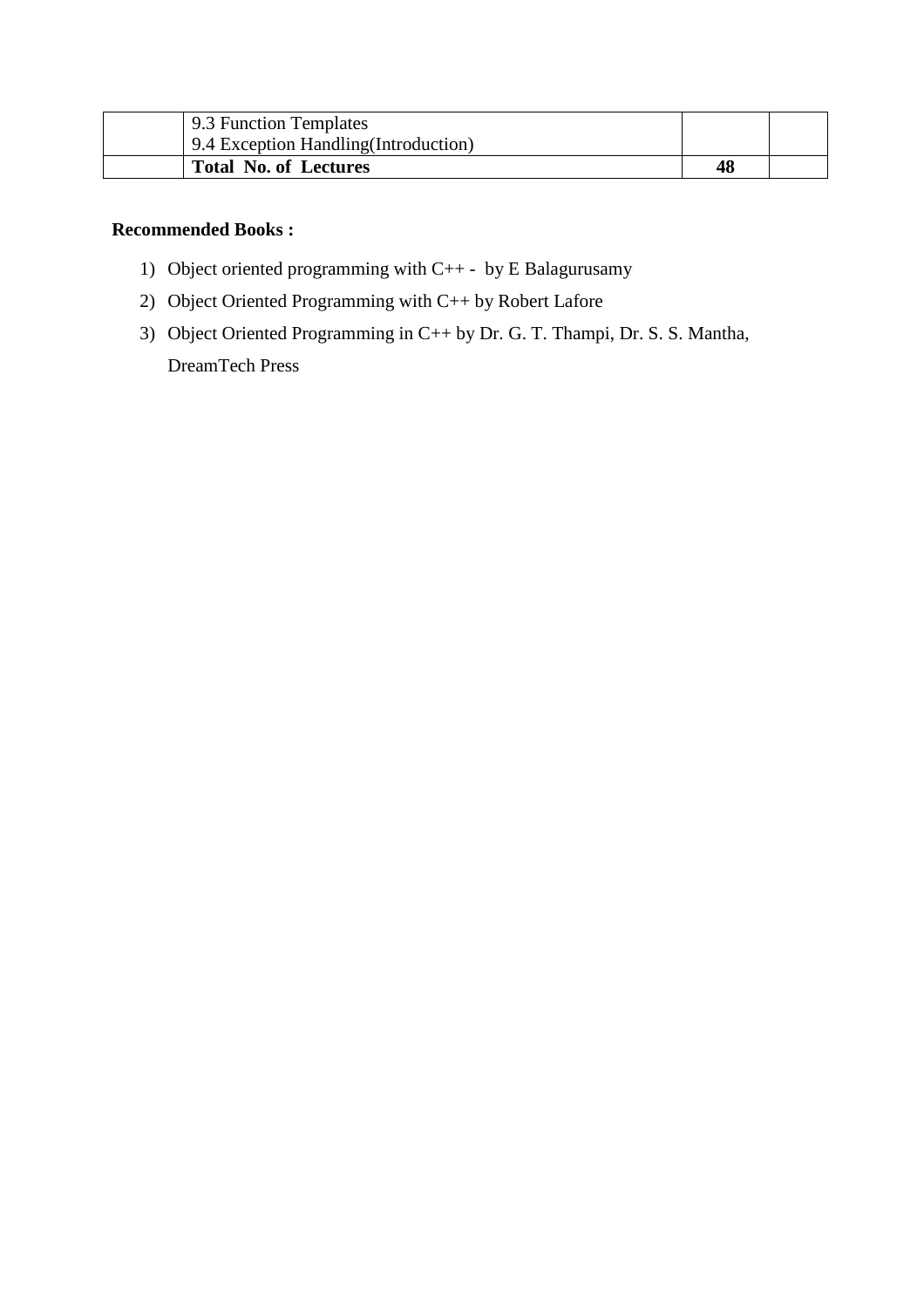## **B.C.A. Semester IV**

## **Subject Name: Programming in Visual Basic Course Code: 402**

## **Objectives:-**

To learn properties and events, methods of controls and how to handle events of different controls.To understand the use of active controls and how to design VB application To learn connectivity between VB and databases**.** 

| <b>Unit No</b> | <b>Topic</b>                                               | No. of<br><b>Lectures</b> | <b>Ref</b> .Book |
|----------------|------------------------------------------------------------|---------------------------|------------------|
| Unit 1         | Getting started with V.B.                                  |                           |                  |
|                | 1.1 Object Oriented Concept                                |                           |                  |
|                | 1.2 Event Driven Programming Language                      |                           |                  |
|                | 1.3 Working with properties                                | 4                         | 1,3              |
|                | 1.3.1 Studying the Events of a Form                        |                           |                  |
|                | 1.3.2 Working code for events                              |                           |                  |
|                | 1.3.3 Planning the Design                                  |                           |                  |
| Unit 2         | <b>Constants, Variables, Operators, Control Structure,</b> |                           |                  |
|                | <b>Looping &amp; Array</b>                                 |                           |                  |
|                | 2.1Constant                                                |                           |                  |
|                | 2.2 Data Types                                             |                           |                  |
|                | 2.2.1 Number, long, Boolean, doubles, variant,             |                           |                  |
|                | String 2.2.2 User defined data types                       |                           |                  |
|                | 2.3Variables                                               |                           |                  |
|                | 2.4 Operators                                              |                           |                  |
|                | 2.5 Control Structures                                     |                           |                  |
|                | $2.5.1$ If                                                 |                           |                  |
|                | 2.5.2 IfElse                                               |                           |                  |
|                | 2.5.3 Nested IfElse                                        |                           |                  |
|                | 2.5.4 Select Case                                          | 10                        |                  |
|                | 2.6 Looping                                                |                           | 1,2,3            |
|                | $2.6.1$ Do Loop                                            |                           |                  |
|                | 2.6.2 While Loop                                           |                           |                  |
|                | 2.6.3 Until Loop                                           |                           |                  |
|                | 2.6.4 For Loop                                             |                           |                  |
|                | 2.6.5 With Statement                                       |                           |                  |
|                | 2.7 Array                                                  |                           |                  |
|                | 2.7.1 Single Dimensional Array                             |                           |                  |
|                | 2.7.2 Multidimensional Array                               |                           |                  |
|                | 2.7.3 Control Array                                        |                           |                  |
|                | 2.8 Functions (Built in and user defined)                  |                           |                  |
| Unit 3         | <b>Working with Controls</b>                               |                           |                  |
|                | 4.1 Adding controls on form                                |                           |                  |
|                | 4.2 Working with Properties and Methods of each            | 10                        |                  |
|                | Controls                                                   |                           |                  |
|                | 4.3 Creating an application                                |                           |                  |
|                | 4.4 Creating MDI application                               |                           |                  |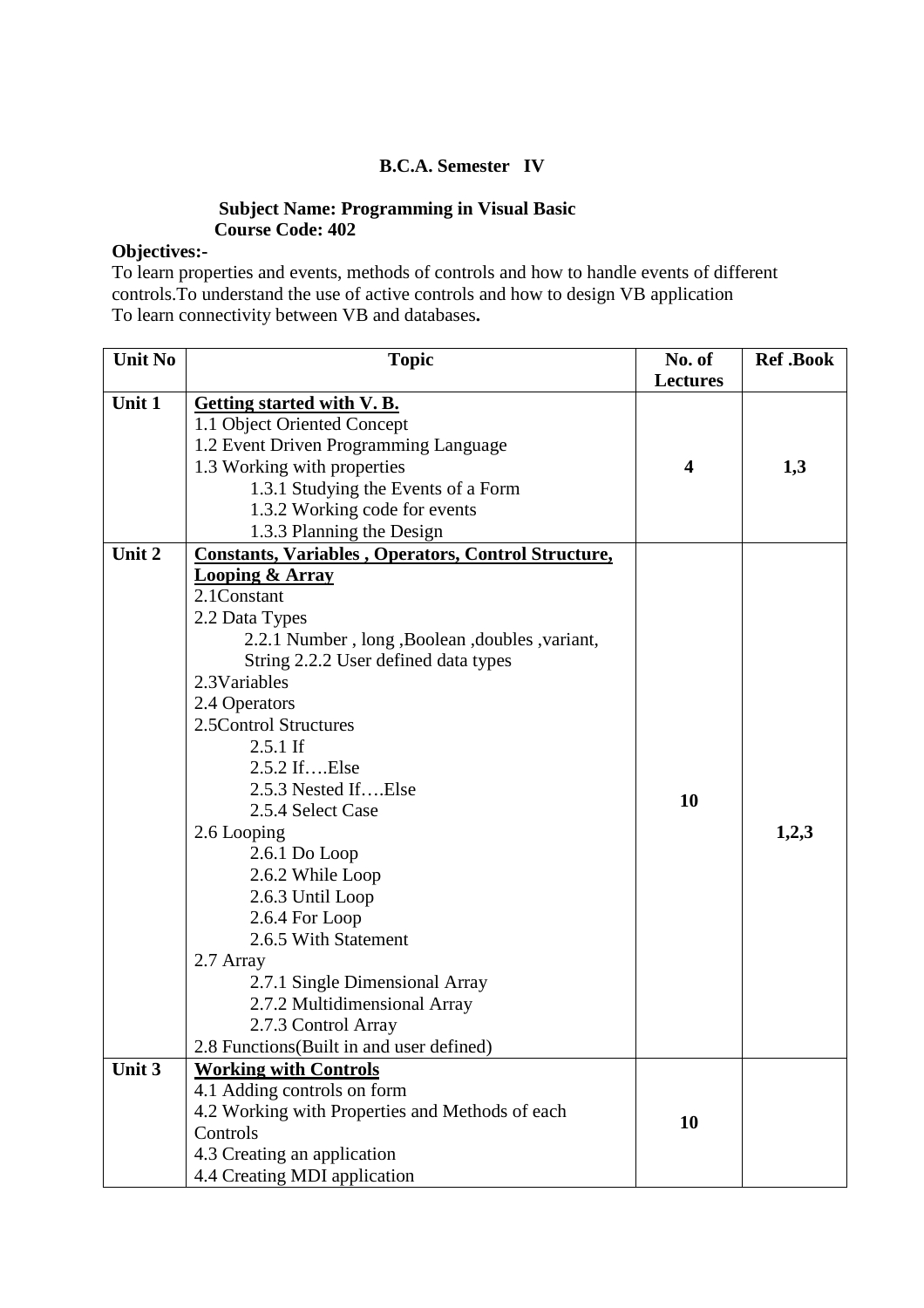|        | 4.4.1 Working with Multiple Forms                 |    |       |
|--------|---------------------------------------------------|----|-------|
|        | 4.4.2 Loading, Showing & Hiding Forms             |    | 2,3   |
|        | 4.4.3 Setting the Startup form                    |    |       |
|        | 4.4.4 Creating forms in Code                      |    |       |
|        | 4.4.5 Using the MDI                               |    |       |
|        | 4.4.6 Arranging MDI Child Window                  |    |       |
|        | 4.4.7 Opening new MDI child window                |    |       |
|        | 4.4.8 Creating Properties in a form               |    |       |
|        | 4.4.9 Creating a method in a form                 |    |       |
| Unit 4 | <b>Working with ActiveX Controls &amp; Menus</b>  |    |       |
|        | 4.1 Creating Status Bar For your program          |    |       |
|        | 4.2 Working with Progress Bar                     |    |       |
|        | 4.3 Working with Toolbar                          |    |       |
|        | 4.4 Setting up the Image List Controls            |    |       |
|        | 4.4.1 Adding and Deleting Images with code        |    |       |
|        | 4.4.2 Study of Different Dialog Boxes             |    |       |
|        | 4.5 Menus                                         |    |       |
|        | 4.5.1 Creating new Menu Item                      |    |       |
|        | 4.5.2 Modifying & Deleting Menu Item              | 12 | 1,2,3 |
|        | 4.5.3 Adding Access Characters                    |    |       |
|        | 4.5.4 Adding Shortcut Keys                        |    |       |
|        | 4.5.5 Creating Sub Menus                          |    |       |
|        | 4.6 Pop-up Menus                                  |    |       |
|        | 4.6.1 Creating pop-up menu                        |    |       |
|        | 4.6.2 Displaying pop-up menu                      |    |       |
|        | 4.7 Adding & Deleting Menus At Run-time           |    |       |
|        | 4.8 Adding Menu Items for MDI Child Form          |    |       |
| Unit 5 | <b>Working With Database</b>                      |    |       |
|        | 5.1 Data Control                                  |    |       |
|        | 5.1.1 Studying the Properties and methods of Data |    |       |
|        | Control                                           |    |       |
|        | 5.1.2 Connectivity with MS-Access                 |    |       |
|        | 5.1.3 Operations of database through coding       |    |       |
|        | 5.2 ADO Data Control                              |    |       |
|        | 5.2.1 Advantages of ADODC over DC                 |    | 2,3   |
|        | 5.2.2 Studying the properties and Methods of      | 12 |       |
|        | <b>ADODC</b>                                      |    |       |
|        | 5.2.3 Connectivity with MS-Access                 |    |       |
|        | 5.2.4 Connectivity with Oracle                    |    |       |
|        | 5.2.5 Report Generation                           |    |       |
|        | 5.3 Developing ADO application through ADODC and  |    |       |
|        | coding                                            |    |       |
|        | 5.4 Report Generation                             |    |       |
|        | <b>Total No. of Lectures</b>                      | 48 |       |

1) Mastering Visual Basic

2) Visual Basic Black Book

3) Learn VB in 21 days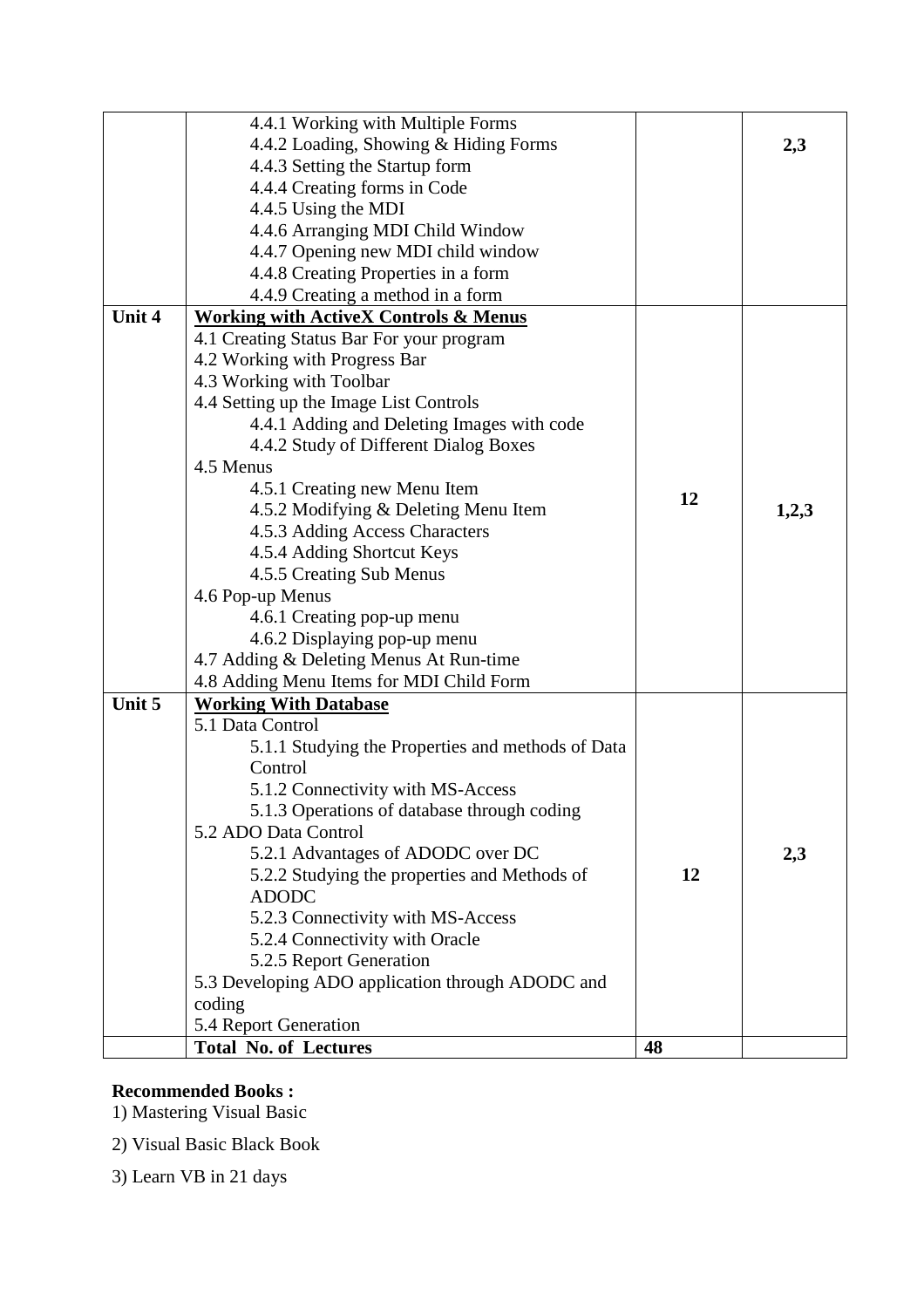# **B. C. A. Semester IV**

#### **Subject Name : Computer Networking Course Code :- 403**

## **Objective :-**

- 1. To know about computer network.
- 2. To understand different topologies used in networking
- 3. To learn different types of network.
- 4. To understanding the use of connecting device used in network.

| Unit No. | <b>Topic</b>                              | No. of          | <b>Ref. Books</b> |
|----------|-------------------------------------------|-----------------|-------------------|
|          |                                           | <b>Lectures</b> |                   |
| Unit 1   | <b>Basics of Computer Networks</b>        | 8               | 1,2,3             |
|          | 1.1 Computer Network                      |                 |                   |
|          | 1.1.1 Definition                          |                 |                   |
|          | 1.1.2 Goals                               |                 |                   |
|          | 1.1.3 Applications                        |                 |                   |
|          | 1.1.4 Structure                           |                 |                   |
|          | 1.1.5 Components                          |                 |                   |
|          | 1.2 Topology                              |                 |                   |
|          | 1.2.1 Bus                                 |                 |                   |
|          | 1.2.2 Star                                |                 |                   |
|          | 1.2.3 Ring                                |                 |                   |
|          | 1.2.4 Mesh                                |                 |                   |
|          | 1.3 Types of Networks                     |                 |                   |
|          | 1.3.1 LAN, MAN, WAN, Internet             |                 |                   |
|          | 1.3.2 Broadcast & Point-To-Point Networks |                 |                   |
|          | 1.4 Communication Types                   |                 |                   |
|          | 1.4.1 Serial                              |                 |                   |
|          | 1.4.2 Parallel                            |                 |                   |
|          | 1.5 Modes of Communication:               |                 |                   |
|          | 1.5.1 Simplex                             |                 |                   |
|          | 1.5.2 Half Duplex                         |                 |                   |
|          | 1.5.3 Full Duplex                         |                 |                   |
|          | 1.6 Server Based LANs & Peer-to-Peer LANs |                 |                   |
|          | 1.6.1 Comparison of both                  |                 |                   |
|          | 1.7 Protocols and Standards               |                 |                   |
|          |                                           |                 |                   |
|          |                                           |                 |                   |
| Unit 2   | <b>Network Models</b>                     | 8               | 1,2,3             |
|          | 2.1 Design issues of the layer            |                 |                   |
|          | 2.2 Protocol Hierarchy                    |                 |                   |
|          | 2.3 ISO-OSI Reference Model:              |                 |                   |
|          | 2.3.1 Layers in the OSI Model             |                 |                   |
|          | 2.3.2 Functions of each layer             |                 |                   |
|          | 2.4 Terminology                           |                 |                   |
|          | 2.4.1 SAP                                 |                 |                   |
|          | 2.4.2 Connection Oriented services        |                 |                   |
|          | 2.4.3 connectionless services             |                 |                   |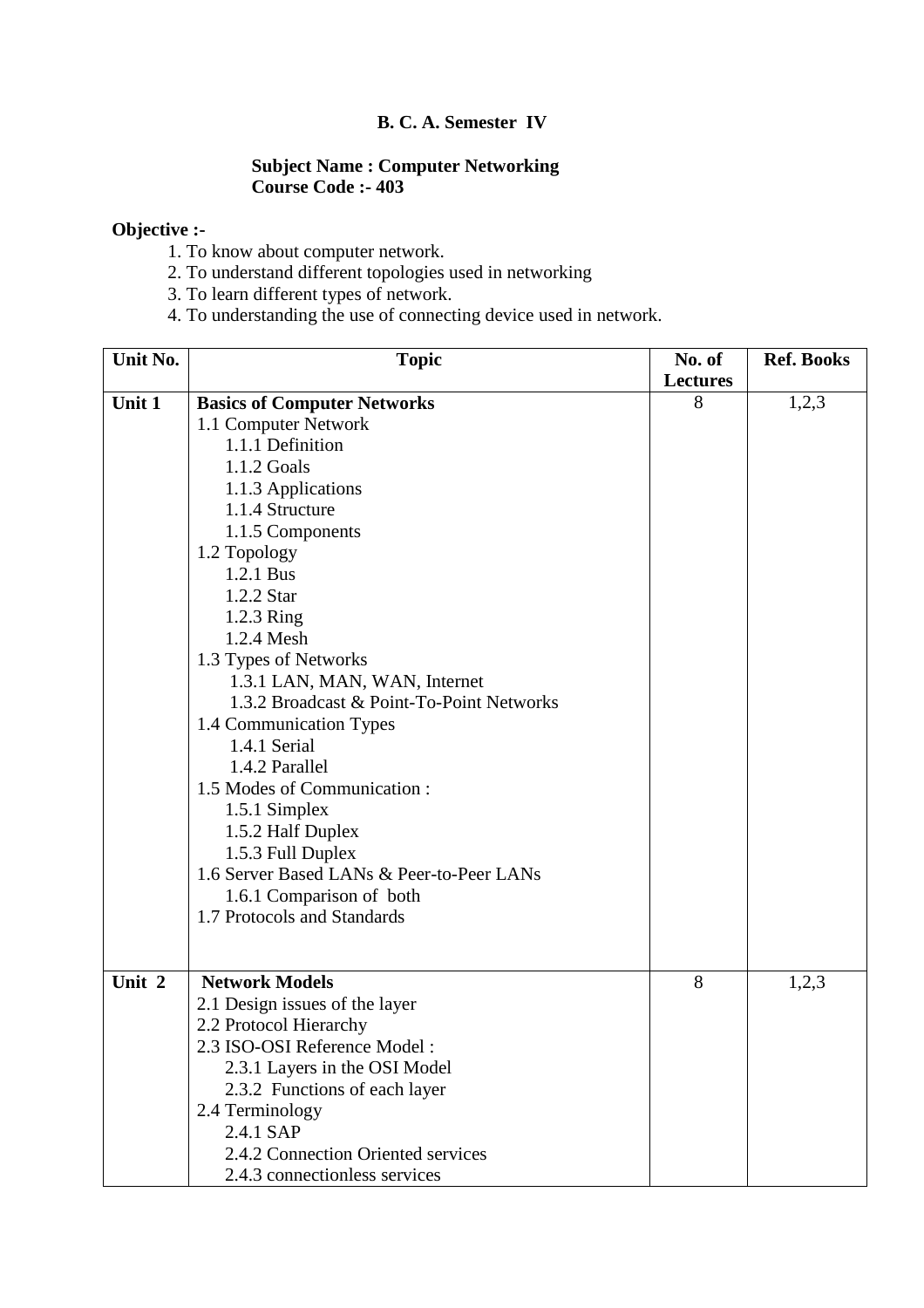|        | 2.4.4 Peer Entities                                   |    |       |
|--------|-------------------------------------------------------|----|-------|
|        | 2.5 Internet Model (TCP/IP)                           |    |       |
|        | 2.6 Comparison of ISO-OSI & TCP/IP Model              |    |       |
|        | 2.7 Addressing                                        |    |       |
|        | 2.7.1 Physical Addresses                              |    |       |
|        | 2.7.2 Logical Addresses                               |    |       |
|        | 2.7.3 Port Addresses                                  |    |       |
|        | 2.8 IP Addressing                                     |    |       |
|        | 2.8.1 Classful addressing                             |    |       |
|        | 2.8.2 Classless addressing                            |    |       |
| Unit 3 | <b>Transmission Media</b>                             | 10 | 1,2,3 |
|        | 3.1 Guided Media(Wired):                              |    |       |
|        | 3.1.1 Coaxial Cable:- Physical Structure, Standards,  |    |       |
|        | <b>BNC</b>                                            |    |       |
|        | Connector, Applications                               |    |       |
|        | 3.1.2 Twisted Pair :- Physical Structure, UTP vs STP, |    |       |
|        | Connectors, Applications                              |    |       |
|        | 3.1.3 Fiber Optics Cable :- Physical Structure,       |    |       |
|        | Propagation Modes (Single Mode & Multimode),          |    |       |
|        | Connectors, Applications                              |    |       |
|        | 3.2 Unguided Media(Wireless)                          |    |       |
|        | 3.2.1 Electromagnetic Spectrum For Wireless           |    |       |
|        | Communication                                         |    |       |
|        | 3.2.2 Propagation Methods                             |    |       |
|        | 3.2.2.1 Ground,                                       |    |       |
|        | 3.2.2.2 Sky,                                          |    |       |
|        |                                                       |    |       |
|        | 3.2.2.3 Line-Of-Sight<br>3.3.3 Wireless Transmission  |    |       |
|        | 3.3.3.1 Radio Waves                                   |    |       |
|        | 3.3.3.2 Infra-Red,                                    |    |       |
|        |                                                       |    |       |
| Unit 4 | 3.3.3.3 Micro-Wave<br><b>Wired and Wirless LANs</b>   | 10 |       |
|        | 4.1 IEEE Standards                                    |    | 1,2,3 |
|        | 4.2 Standard Ethernet                                 |    |       |
|        |                                                       |    |       |
|        | 4.2.1 MAC Sublayer                                    |    |       |
|        | 4.2.2 Physical layer<br>4.3 Fast Ethernet             |    |       |
|        |                                                       |    |       |
|        | 4.3.1 MAC Sublayer                                    |    |       |
|        | 4.3.2 Physical layer                                  |    |       |
|        | 4.4 Gigabit Ethernet                                  |    |       |
|        | 4.4.1 MAC Sublayer                                    |    |       |
|        | 4.4.2 Physical layer                                  |    |       |
|        | 4.5 Network Interface Cards(NIC)                      |    |       |
|        | 4.5.1 Components of NIC<br>4.5.2 Functions of NIC     |    |       |
|        |                                                       |    |       |
|        | 4.5.3 Types of NIC                                    |    |       |
|        | 4.6 Wireless LAN                                      |    |       |
|        | 4.6.1 IEEE802.11 Architecture                         |    |       |
|        | 4.6.2 MAC Sub layer                                   |    |       |
|        | 4.6.3 Frame Format                                    |    |       |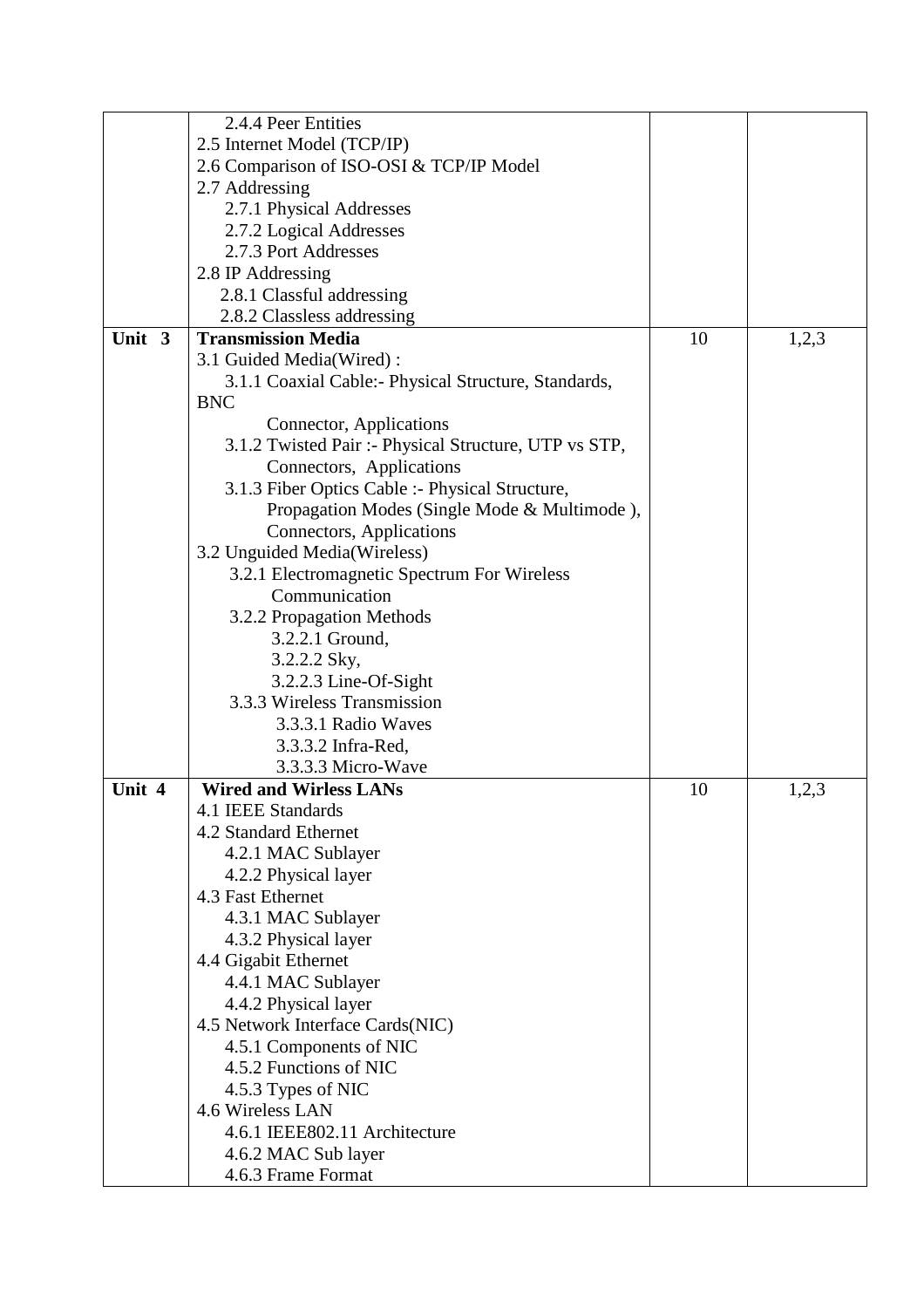|        | 4.6.4 Frame Types                              |    |       |
|--------|------------------------------------------------|----|-------|
|        | 4.6.5 Addressing Mechanism                     |    |       |
|        | 4.6.6 Bluetooth (Architecture, Piconet and     |    |       |
|        | Scatternet, Applications)                      |    |       |
| Unit 5 | <b>Network Connectivity Devices</b>            | 6  | 1,2,3 |
|        | 5.1 Categories of Connectivity Devices         |    |       |
|        | 5.1.1 Passive & Active Hubs                    |    |       |
|        | 5.1.2 Repeaters                                |    |       |
|        | 5.1.3 Bridges                                  |    |       |
|        | 5.1.3.1 Transparent Bridges (Loop              |    |       |
|        | Problem, Spanning Tree)                        |    |       |
|        | 5.1.3.2 Source Routing Bridges                 |    |       |
|        | 5.1.4 Switches                                 |    |       |
|        | 5.1.5 Router                                   |    |       |
|        | 5.1.6 Gateways                                 |    |       |
|        | 5.2 Network Security Devices                   |    |       |
|        | 5.2.1 Firewalls                                |    |       |
|        | 5.2.1.1 Packet-Filter firewall                 |    |       |
|        | 5.2.1.2 Proxy firewall                         |    |       |
| Unit 6 | <b>Internet Basics</b>                         | 6  | 2,3   |
|        | 6.1 Concept of Intranet & Extranet             |    |       |
|        | 6.2 Internet Information Server(IIS)           |    |       |
|        | 6.3 Web Server                                 |    |       |
|        | 6.4 World Wide Web(WWW)                        |    |       |
|        | 6.4.1 Architecture,                            |    |       |
|        | 6.4.2 Web Documents :- static, dynamic and     |    |       |
|        | active documents                               |    |       |
|        | 6.5 Search Engines                             |    |       |
|        | 6.6 Internet Service Providers(ISP)            |    |       |
|        | 6.7 HTTP                                       |    |       |
|        | 6.7.1 HTTP Transaction                         |    |       |
|        | 6.7.2 Persistent and non persistent connection |    |       |
|        | <b>Total No. of Lectures</b>                   | 48 |       |

- 1) Computer Networks Andrew Tanenbaum (III Edition)
- 2) Data Communications & Networking Behrouz Ferouzan (III Edition)
- 3) Complete Guide to Networking Peter Norton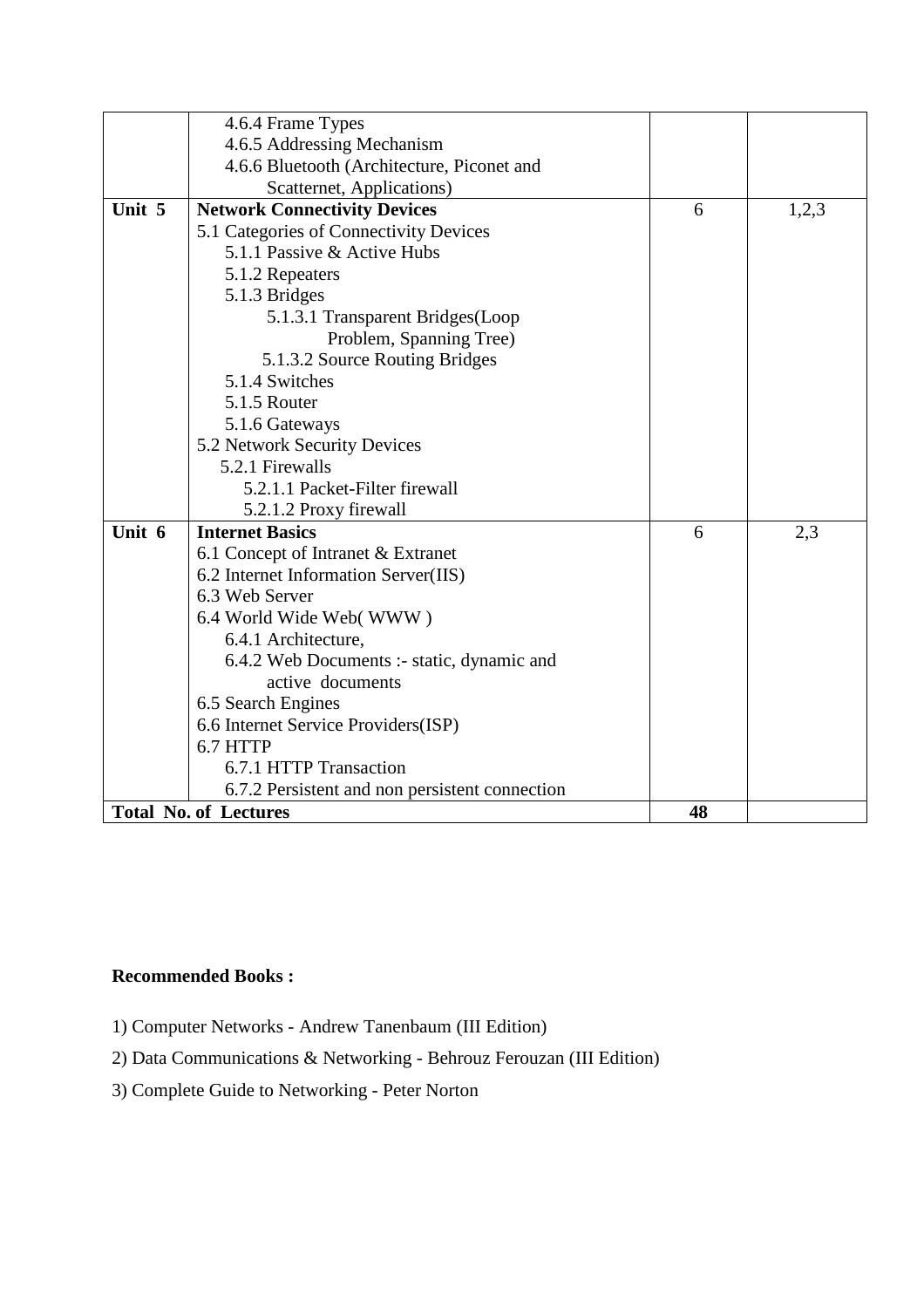#### **B.C.A. Semester IV**

#### **Subject Name -: Enterprise Resource Planning and Management. Course Code -:404**

### **Objectives -:**

1. To know what is ERP.

2. To learn different ERP technologies.

| Unit   | <b>Topic</b>                                          | No. of | <b>Reference</b> |
|--------|-------------------------------------------------------|--------|------------------|
| No.    |                                                       | Lect.  | <b>Books</b>     |
| Unit 1 | <b>ERP</b> : An Overview                              | 04     | 1,2              |
|        |                                                       |        |                  |
|        | 1.1. What is ERP.                                     |        |                  |
|        | 1.2. Reasons for Growth Of ERP                        |        |                  |
|        | 1.3. Problem areas in ERP implementations.            |        |                  |
|        | 1.4. The future of ERP                                |        |                  |
|        | 1.5. Characteristics and features of ERP              |        |                  |
|        | 1.6. Benefits of ERP.                                 |        |                  |
| Unit 2 | <b>Enterprise Modeling and Integration for ERP</b>    | 08     | 1,2              |
|        |                                                       |        |                  |
|        | 2.1. Enterprise-An overview                           |        |                  |
|        | 2.2. What is enterprise                               |        |                  |
|        | 2.3. Integrated Management Information                |        |                  |
|        | 2.4. The role of enterprise                           |        |                  |
|        | 2.5. Business modeling                                |        |                  |
|        | 2.6. Integrated Data Model                            |        |                  |
|        | 2.7. Role of Common/Shared Enterprise Database        |        |                  |
|        | 2.8. Linkages of the Enterprise                       |        |                  |
|        | 2.8.1. Establishing Customer-Enterprise Link          |        |                  |
|        | 2.8.2. Establishing Vendor-Enterprise Link            |        |                  |
|        | 2.8.3. Establishing Links within the Enterprise       |        |                  |
|        | 2.8.4. Establishing Links with Environment            |        |                  |
|        | 2.9. Scope of Enterprise system                       |        |                  |
|        | 2.10. Generic Model of ERP System                     |        |                  |
|        | 2.11. Client/Server Architecture and Enterprise -     |        |                  |
|        | wide Computing                                        |        |                  |
|        | 2.11.1. Characteristics of client/Server Architecture |        |                  |
|        | 2.11.2. Different Components of ERP Client/Server     |        |                  |
|        | Architecture                                          |        |                  |
|        |                                                       |        |                  |
| Unit 3 | <b>ERP And related Technologies</b>                   | 08     | 1,2              |
|        |                                                       |        |                  |
|        | 3.1.BPR(Business Process reengineering)               |        |                  |
|        | 3.1.1.Definition                                      |        |                  |
|        | 3.2.BPR - The different phases                        |        |                  |
|        | 3.3. Enterprise Redesign Principles                   |        |                  |
|        | 3.4.BPR and IT                                        |        |                  |
|        | 3.5. Data Warehousing                                 |        |                  |
|        | 3.6. Data Warehouse Components                        |        |                  |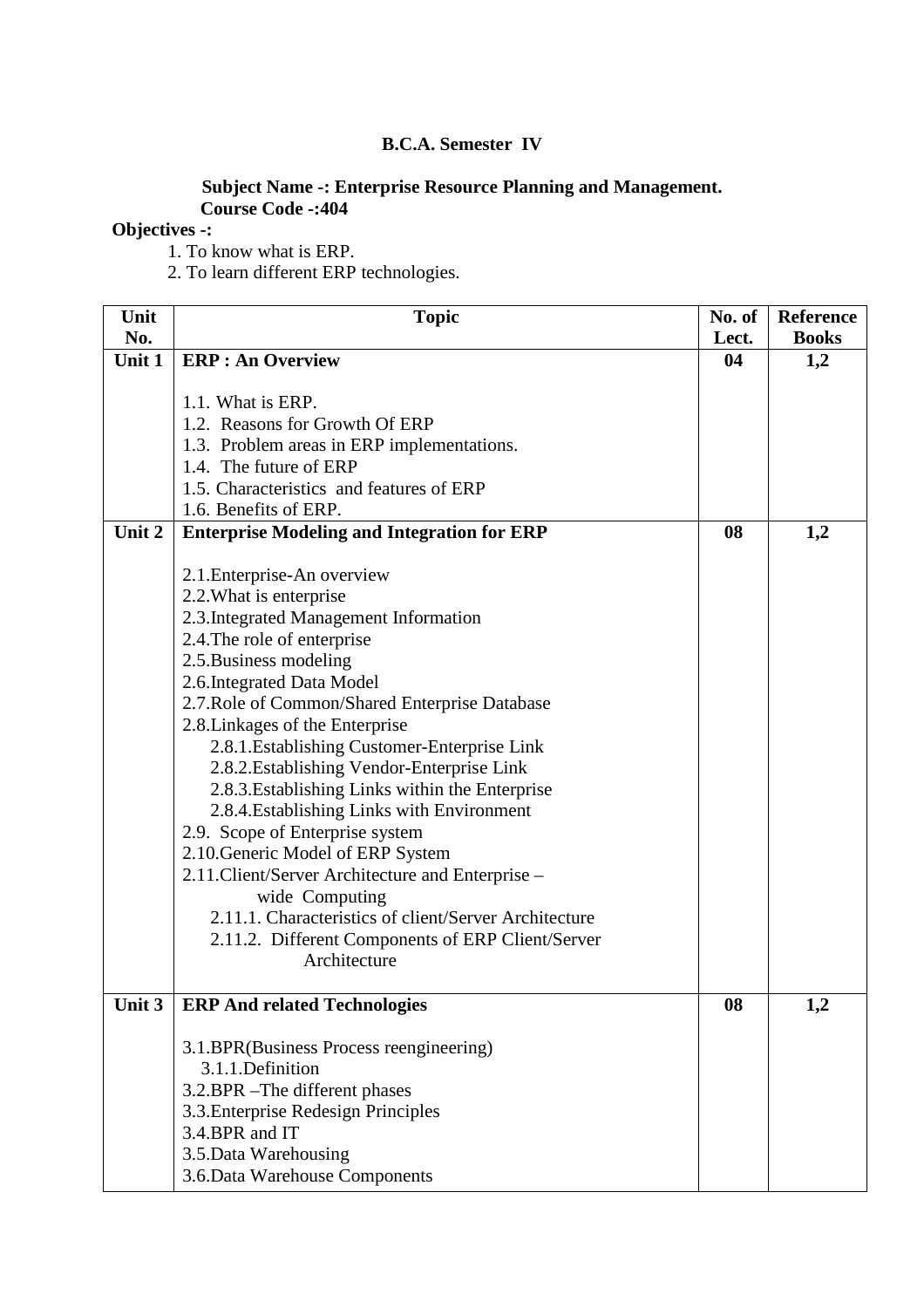|        | 3.7. Structure and Uses of Data Warehouse                                                                                                                                                                  |    |                |
|--------|------------------------------------------------------------------------------------------------------------------------------------------------------------------------------------------------------------|----|----------------|
|        | 3.8. Data Mining                                                                                                                                                                                           |    |                |
|        | 3.9. What Is Data Mining                                                                                                                                                                                   |    |                |
|        | 3.10. Data Mining Process                                                                                                                                                                                  |    |                |
|        | 3.11. Advantages and Technologies Used In Data Mining                                                                                                                                                      |    |                |
|        | 3.12.OLAP                                                                                                                                                                                                  |    |                |
|        | 3.13. Supply Chain Management                                                                                                                                                                              |    |                |
|        | 3.13.1. Definition                                                                                                                                                                                         |    |                |
|        | 3.13.2. Stevan's Model                                                                                                                                                                                     |    |                |
|        | 3.13.3. Benefits                                                                                                                                                                                           |    |                |
|        | 3.13.4. ERP Vs SCM                                                                                                                                                                                         |    |                |
|        | 3.14.CRM                                                                                                                                                                                                   |    |                |
| Unit 4 |                                                                                                                                                                                                            |    |                |
|        | <b>ERP</b> Implementation                                                                                                                                                                                  | 08 | 1,2            |
|        |                                                                                                                                                                                                            |    |                |
|        | 4.1. Evolution                                                                                                                                                                                             |    |                |
|        | 4.2. Evolution of ERP.                                                                                                                                                                                     |    |                |
|        | 4.3. Evolution of Packaged Software Solutions.                                                                                                                                                             |    |                |
|        | 4.4. The Obstacles in ERP implementation.                                                                                                                                                                  |    |                |
|        | 4.5. ERP Implementation Lifecycle (Different Phases).                                                                                                                                                      |    |                |
|        | 4.6.Implementation Methodology.                                                                                                                                                                            |    |                |
|        | 4.7.ERP Implementation-The Hidden Costs.                                                                                                                                                                   |    |                |
|        | 4.8.In-house Implementation-Pros and Cons                                                                                                                                                                  |    |                |
|        | 4.9. Vendors and role of vendors for ERP                                                                                                                                                                   |    |                |
|        | 4.10. Consultants and role of consultants for ERP.                                                                                                                                                         |    |                |
|        |                                                                                                                                                                                                            |    |                |
| Unit 5 | <b>Technologies In ERP System</b>                                                                                                                                                                          | 07 | $\overline{2}$ |
|        |                                                                                                                                                                                                            |    |                |
|        | 5.1.Introduction                                                                                                                                                                                           |    |                |
|        | 5.2. Electronic Data Interchange (EDI)                                                                                                                                                                     |    |                |
|        | 5.2.1. Use of EDI                                                                                                                                                                                          |    |                |
|        | 5.2.2. Evolution of EDI                                                                                                                                                                                    |    |                |
|        | 5.2.3. Benefits of the EDI                                                                                                                                                                                 |    |                |
|        | 5.2.4.EDI Standards                                                                                                                                                                                        |    |                |
|        | 5.2.5. EDI Services                                                                                                                                                                                        |    |                |
|        | 5.2.6.EDI Components                                                                                                                                                                                       |    |                |
|        | 5.2.7.EDI Administration                                                                                                                                                                                   |    |                |
|        | 5.3. IDoc Application                                                                                                                                                                                      |    |                |
|        | 5.4.EDI Integration                                                                                                                                                                                        |    |                |
|        | 5.5.ALE Integration                                                                                                                                                                                        |    |                |
|        | 5.6. Internet Integration                                                                                                                                                                                  |    |                |
|        |                                                                                                                                                                                                            |    |                |
|        |                                                                                                                                                                                                            |    |                |
| Unit 6 |                                                                                                                                                                                                            | 07 |                |
|        | 6.1. Vendors in the ERP Market.                                                                                                                                                                            |    |                |
|        |                                                                                                                                                                                                            |    |                |
|        |                                                                                                                                                                                                            |    |                |
|        |                                                                                                                                                                                                            |    |                |
|        |                                                                                                                                                                                                            |    |                |
|        |                                                                                                                                                                                                            |    |                |
|        | 6.2.5.SAP R/3 System                                                                                                                                                                                       |    |                |
|        | 5.7 OCR Integration<br><b>The ERP Domain</b><br>6.2.SAP's Markets<br>6.2.1.SAP Architecture And Integration<br>6.2.2. Scalability of SAP<br>6.2.3.SAP Business Structure<br>6.2.4. Common SAP Installation |    | 1,2            |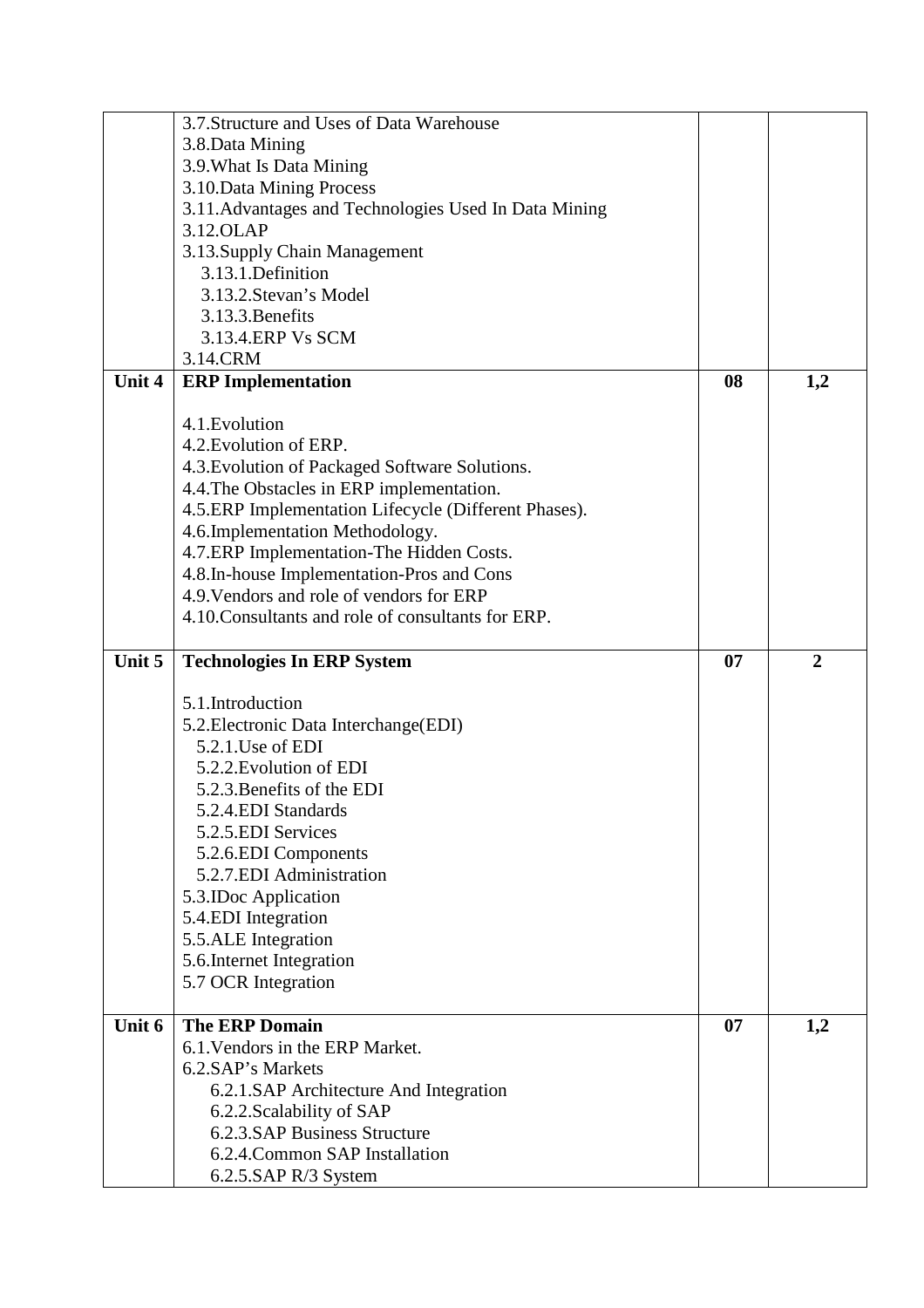|        | 6.2.6.SAP Tools                               |    |  |
|--------|-----------------------------------------------|----|--|
|        | 6.3. Pepole Soft.                             |    |  |
|        | 6.4.Jd Edwards                                |    |  |
|        | 6.5.Oracle                                    |    |  |
|        |                                               |    |  |
| Unit 7 | <b>ERP Present and Future</b>                 | 06 |  |
|        | 7.1. Limitations of ERP                       |    |  |
|        | 7.2. EIA (Enterprise Integration Application) |    |  |
|        | 7.3. EIA Products                             |    |  |
|        | 7.4. Two Flavors of EIA and Messaging         |    |  |
|        | 7.5. ERP And E-Commerce                       |    |  |
|        | 7.6. ERP and Internet.                        |    |  |
|        | 7.7. Future Directions in ERP.                |    |  |
|        | <b>Total No. of Lectures</b>                  | 48 |  |

- 1. ERP : Demystified Alexis Leon (Tata McGraw Hill)
- 2. ERP Ravi Shankar and S. Jaiswal (Galgotia)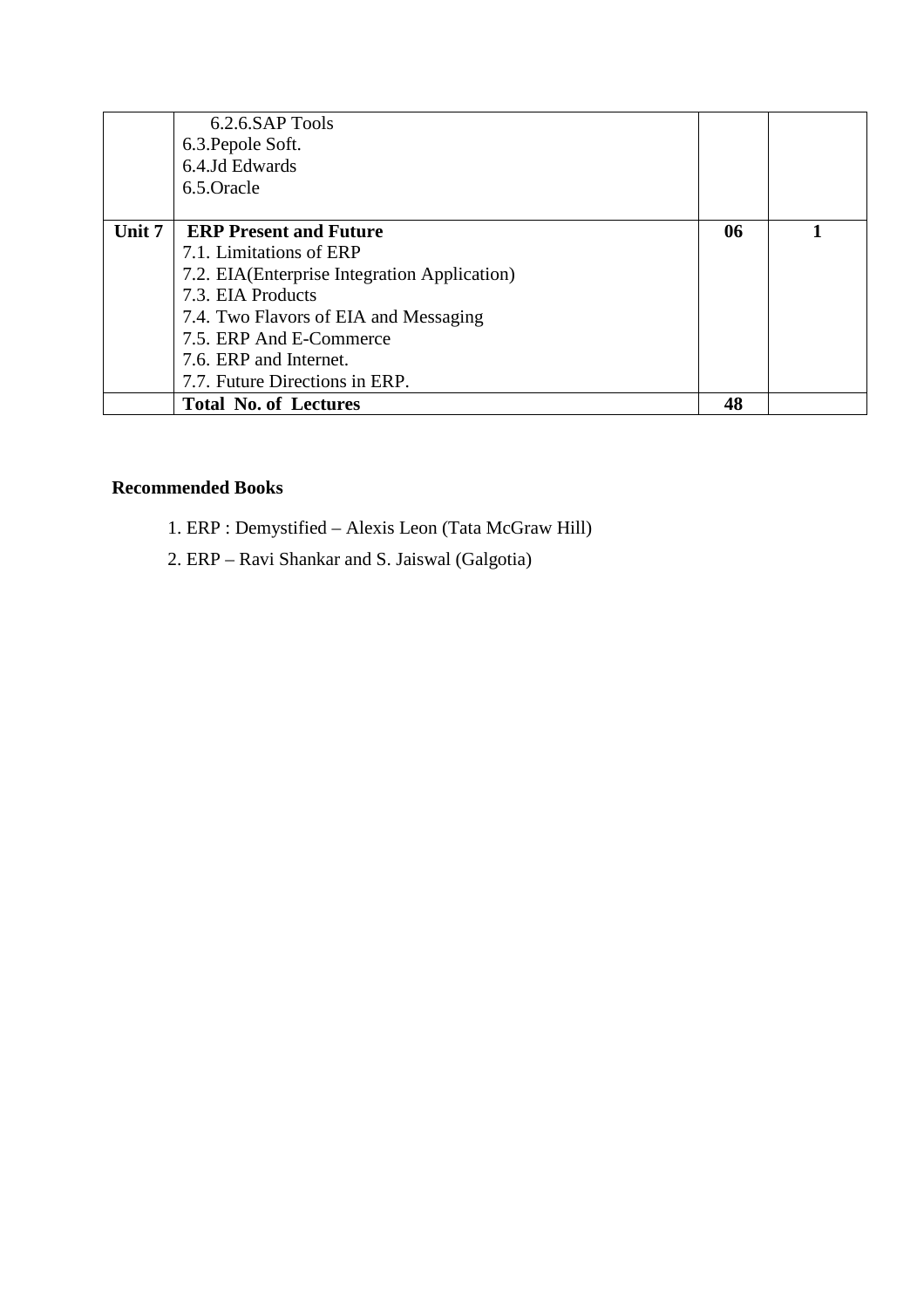### **B.C.A .Semester IV**

## **Subject: - Human Resource Management**

 **Course Code:- 405** 

**Objective:** To acquaint the students with the Human Resource Management its different functions in an organization and the Human Resource Processes that are concerned with planning, motivating and developing suitable employees for the benefit of the organization.

| Unit         | <b>Topic</b>                                                    | No.       | <b>Reference</b> |
|--------------|-----------------------------------------------------------------|-----------|------------------|
| No.          |                                                                 | <b>of</b> | <b>Books</b>     |
|              |                                                                 | Lect.     |                  |
| Unit         | <b>Introduction To HRM</b>                                      | 12        | 1,2,3,4          |
| $\mathbf I$  | Definition and Concept of HRM and Personnel Management,         |           |                  |
|              | Difference between PM and HRM, Importance of HRM,               |           |                  |
|              | activities and functions of HRM, Challenges before              |           |                  |
|              | HRM, HRD, HRP, Concept of recruitment -sources of               |           |                  |
|              | recruitment. Concept of Selection -selection Procedure,         |           |                  |
|              | Induction and placement                                         |           |                  |
| Unit         | Performance Appraisal, Training and development                 | 12        | 1,2              |
| $\mathbf{I}$ | Meaning and Definition-need- objective -importance of training, |           |                  |
|              | training method –evaluation of training program, Concept and    |           |                  |
|              | Objective Performance Appraisal-Process of performance          |           |                  |
|              | appraisal method -uses and limitation of performance appraisal, |           |                  |
|              | Promotion and demotion policy, Transfer Policy.                 |           |                  |
|              |                                                                 |           |                  |
| Unit         | <b>Wages and Salary Administration</b>                          | 8         | 3,4              |
| III          | Method of wage payment - Employee Remuneration factors          |           |                  |
|              | determining the level of remuneration-profit sharing -fringe    |           |                  |
|              | benefit and employee services.                                  |           |                  |
|              |                                                                 |           |                  |
| Unit         | Grievance and discipline                                        | 8         | 1,2,3            |
| IV           | Meaning, Definition and nature of Grievance .Grievance          |           |                  |
|              | procedure-Grievance Machinery.                                  |           |                  |
|              | Definition of Discipline-aim and objective of discipline        |           |                  |
|              | Principle of discipline.                                        |           |                  |
|              |                                                                 |           |                  |
|              |                                                                 |           |                  |
| Unit         | The E-HR                                                        | 8         | 2,4              |
| $\mathbf{V}$ | Nature of E-HRM, E-HR activity, E-Recruitment, E-Selection,     |           |                  |
|              | E-learning, E-Compensation                                      |           |                  |
|              |                                                                 |           |                  |
|              | <b>Total No. of Lectures</b>                                    | 48        |                  |
|              |                                                                 |           |                  |